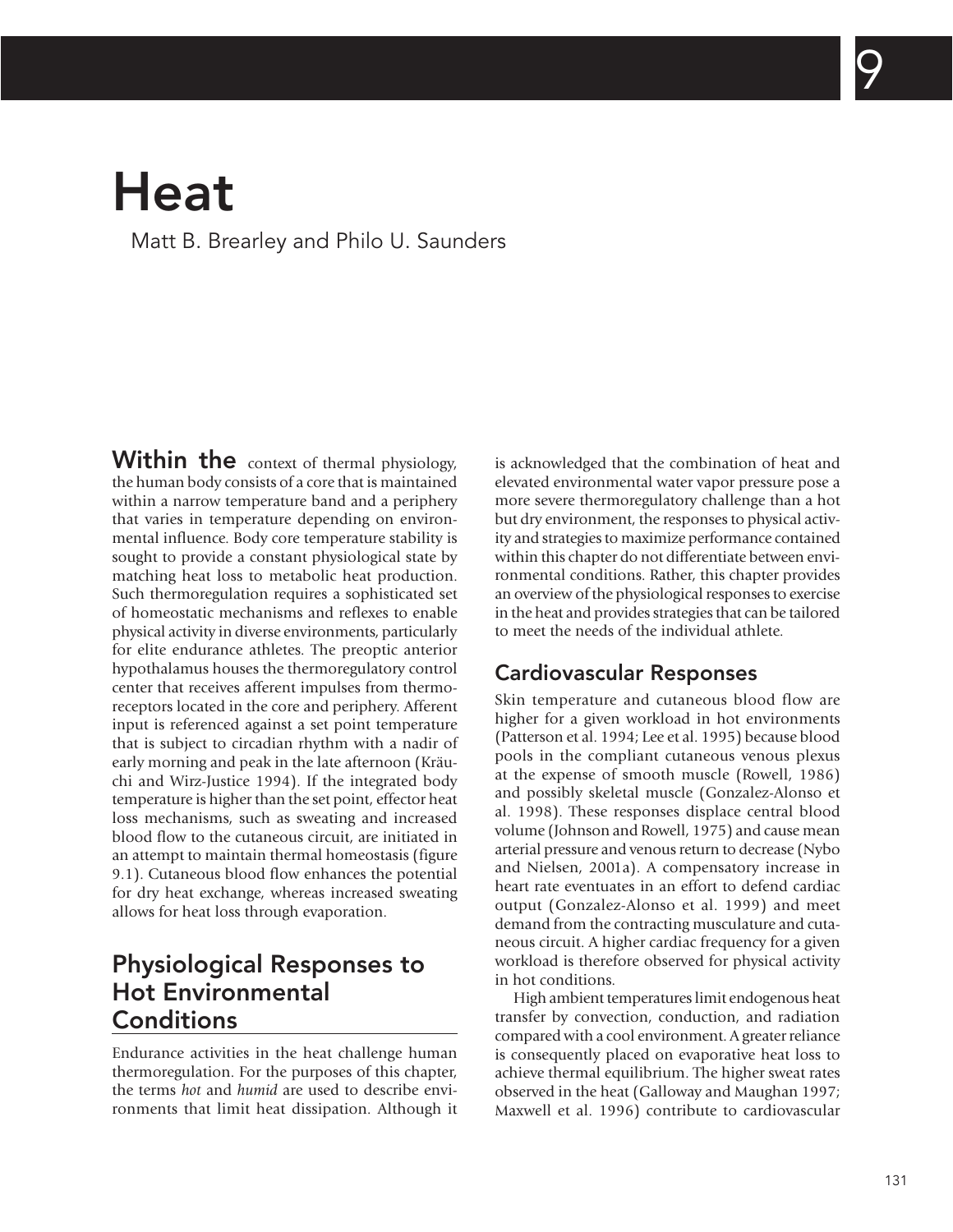

FIGURE 9.1 Schematic of effector responses to increased body temperature.

strain by lowering plasma volume (Singh et al. 1993). The concomitant loss of plasma volume and increase in plasma osmolality alter the body temperature to sweat production relationship, eventually causing sweat rate to plateau or decrease (Fortney et al. 1981; Sawka et al. 1989).

# Thermal Responses

The combination of physical activity and restricted dry and evaporative heat exchange in a hot and humid environment elevates peripheral and core tissue temperatures compared with cooler conditions. For example, 25 min of moderate cycling in 40 °C resulted in a core body temperature of 38.9 °C, whereas the same exercise bout in a thermoneutral 20 °C produced approximately 37.9 °C (Parkin et al. 1999). A similar experimental design extended to 40 min of cycling resulted in core body temperatures of 38.7 and 39.7 °C for temperate and hot conditions, respectively (Febbraio et al. 1994). Similar findings are reported for less intense exercise. Jentjens and

colleagues (2002) reported a core body temperature . of 39.1 °C following 90 min of 55%  $\rm\acute{W}O_{2}$ max cycling in 35 °C compared with a core body temperature of 38.3 °C cycling in 16 °C. Time trial performances permit self-selection of pace (power output) based on physiological and perceptual cues. Such performances also result in higher (Tucker et al. 2004) or similar core body temperature (Tatterson et al. 2000) responses despite lower power outputs and heat production in hot conditions. Peripheral temperatures are also higher during exercise in the heat as demonstrated by the 3 to 5 °C skin temperature discrepancy between hot and thermoneutral environments (Adams et al. 1975; Jentjens et al. 2002).

Higher rates of body heat storage in hot conditions coupled with the maintenance of moderate metabolic rates ensure the onset of hyperthermia, a condition observed to occur at an esophageal temperature of approximately 40 °C during fixed workload cycling for well-trained subjects (Gonzalez-Alonso et al. 1998, 1999; Nybo and Nielsen 2001b). These findings purport high internal temperatures ( $\sim$ 40 °C) as an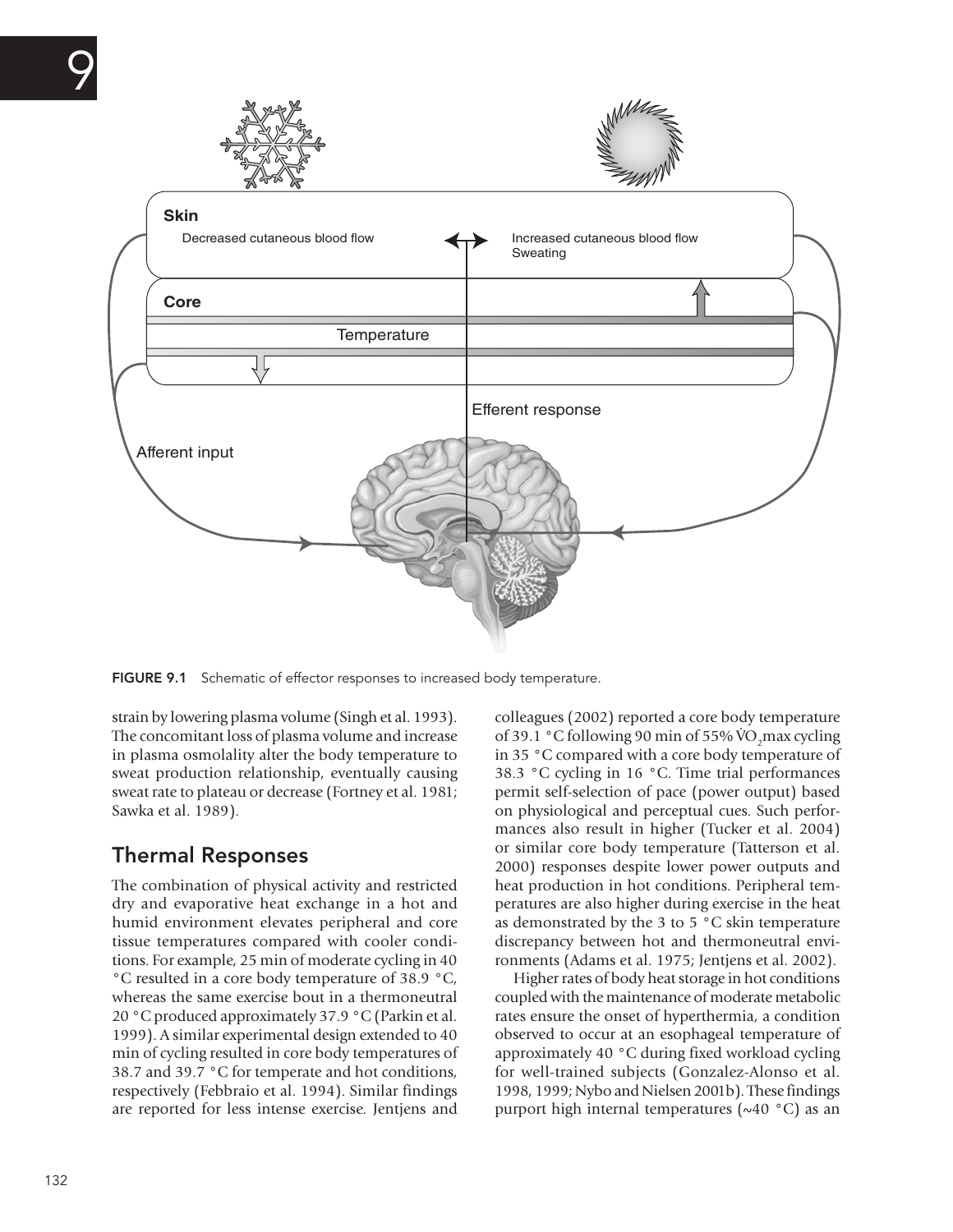independent cause of exhaustion during prolonged exercise in the heat. Although evidence of a set point temperature for fatigue is persuasive, observations of substantially cooler internal temperatures at exhaustion following fixed workload exercise (Cheung and McLellan 1998; Mitchell et al. 2003; Saboisky et al. 2003) signify that other factors contribute to fatigue in the heat. Furthermore, when athletes are free to select their workload, exercise intensity appears to be regulated prior to the failure of the thermoregulatory system that manifests as heat stroke. The integration of afferent feedback from the body's physiological systems combined with motivation, experience, and expected distance or duration therefore determines pace selection (Noakes 2011; Noakes et al. 2005). The aforementioned observations of fatigue that coincides with core body temperatures of  $\sim$ 40 °C (Gonzalez-Alonso et al. 1998, 1999; Nybo and Nielsen 2001b) precedes the development of heat stroke support such a protective mechanism (Noakes 2011). Hence the physiological responses observed during athletic competition in the heat contribute to the selection of a pace that allows physical activity to be completed within the physiological limits of the body, ultimately serving the preservation of life.

### Metabolic Responses

Evidence exists for an alteration in metabolism with physical activity in a hot environment. Some (Dimri et al. 1980; Febbraio et al. 1994; Young et al. 1985) but not all investigators (Maxwell et al. 1996; Snow et al. 1993) have concluded that exercise in a hot environment relies more on anaerobic processes than does exercise in a cool environment based on observations of elevated blood and plasma lactate concentrations during submaximal exercise in the heat. Because blood lactate concentration is the net product of lactate production and removal, blunted lactate clearance may account for the observed differences, rather than a greater reliance on anaerobic processes per se. Exercise-induced heat stress results in redistribution of blood flow to the periphery to permit heat exchange, which causes vasoconstriction of renal and splanchnic vascular beds (Rowell 1986), thereby mobilizing vascular reserves to defend central blood volume such that splanchnic vasoconstriction may reduce the rate of hepatic lactate removal. However, observations of slower rates of adenosine diphosphate rephosphorylation (Willis and Jackman 1994), elevated respiratory exchange ratio, and reduced muscle blood flow in the heat support the concept of anaerobic processes (Febbraio et al. 1994; Gonzalez-Alonso and Calbet 2003), particularly during intense exercise.

Diversion of blood flow to the cutaneous circuit lowers cardiac output (Gonzalez-Alonso et al. 1999; Nadel et al. 1979), thus decreasing maximal aerobic power in the heat (Gonzalez-Alonso and Calbet 2003), whereas hot conditions increase the aerobic energy cost of submaximal physical activity (MacDougall et al. 1974) that might be related to additional cost of sweating, circulatory, and respiratory mechanisms. Exercise in the heat also increases glycogen usage (Febbraio et al. 1994) and accelerates adenosine triphosphate degradation and muscle glycolysis (Kozlowski et al. 1985). Overall, the metabolic response to exercise in the heat is characterized by increased aerobic and anaerobic energy cost during submaximal exercise and reduced maximal aerobic power.

# Hematological Responses

Expansion of plasma volume has been commonly reported after heat adaptation and leads to an increase in stroke volume (Nielsen et al. 1993; Patterson et al. 2004). The increase in plasma volume associated with training in the heat may be a result of an influx of protein from the cutaneous interstitial space to the vascular compartments or perhaps from sodium and water retention that results in an isosmotic plasma volume expansion (Nielsen et al. 1993). Patterson and colleagues (2004) demonstrated that exercise in the heat induced a volume expansion that was present across the entire extracellular compartment and not restricted to just plasma volume. The expansion of extracellular fluid and plasma volume is a factor of water movement between the body fluid compartments and is driven by the balance of osmotic and hydrostatic forces acting across the capillary beds. This can result from reduced capillary hydrostatic pressure, elevated interstitial hydrostatic pressure, or an elevated intravascular osmotic pressure due to an increased plasma protein content (Patterson et al. 2004).

# Performance in the Heat

In addressing physical performance in hot conditions, most investigators have used continuous exercise modes to show that sustained exercise performance is compromised in the heat. Time to exhaustion at a constant workload is lower when conducted in hot conditions across a variety of research designs (Febbraio et al. 1994; Galloway and Maughan 1997; Parkin et al. 1999). Figure 9.2 demonstrates the relationship between time to exhaustion and environmental temperature.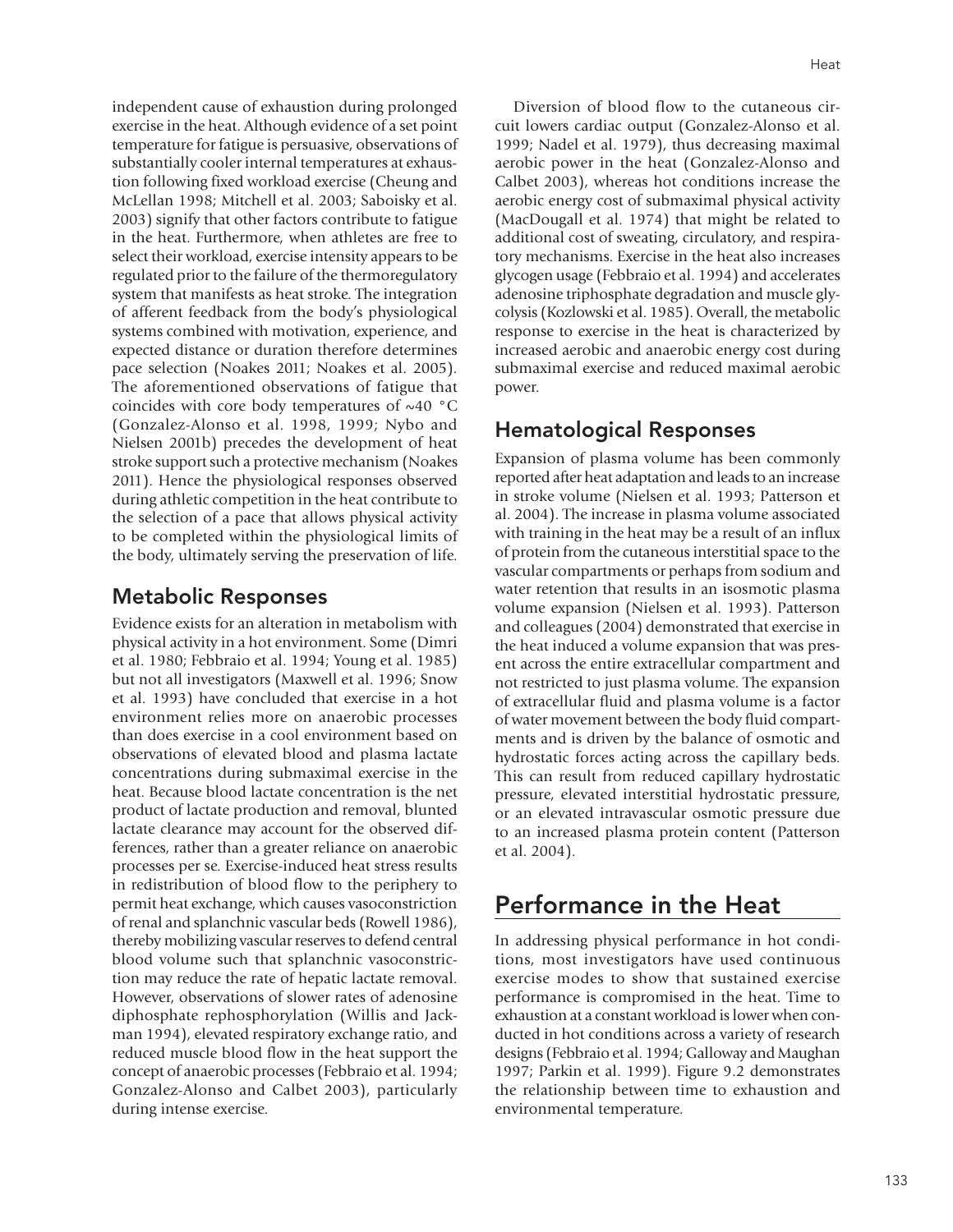

FIGURE 9.2 Time to exhaustion at 70% VO<sub>2</sub>max in 3, 20, and 40 °C (<50% relative humidity). Data given as mean with error bars representing standard deviation.

Adapted from J.M. Parkin et al., 1999, "Effect of ambient temperature on human skeletal muscle metabolism during fatiguing submaximal exercise," Journal of Applied Physiology 86(3):902-908. Used with permission.

Time trial performance is also detrimentally influenced by high environmental temperatures. Thirty minutes of high-intensity cycling in the heat (32 °C) reduces self-selected power output by 6.5% compared with cycling in temperate (23 °C) conditions (Tatterson et al. 2000). Similar findings have been reported for 20 km time trial performances in 15 and 35 °C respectively, where power output significantly decreased toward the end of the cycling bout (Tucker et al. 2004). Hence, continuous exercise performance in the heat consistently demonstrates an adverse influence for high environmental temperatures.

Although the magnitudes of effect comparisons between continuous and intermittent tests are problematic given the diversity of experimental designs, prolonged intermittent exercise also demonstrates an adverse effect for hot conditions. This point has been supported by studies showing shorter time to exhaustion during (Kraning and Gonzalez 1991; Maxwell et al. 1996; Morris et al. 1998) and following intermittent activity (Finn et al. 2001). The detrimental effect of heat on prolonged intermittent exercise should be delineated from the performance benefits of brief supramaximal exercise in the heat (Ball et al. 1999; Falk et al. 1998). Although high muscle temperatures are conducive to increasing power output (Sargeant 1987), prolonging the duration of activity induces rapid heat storage that becomes detrimental for endurance.

Hot conditions exert a profound effect on physiological, perceptual, and performance responses to continuous and intermittent exercise. Higher core and peripheral temperatures, cardiac frequencies, sweat rates, cutaneous blood flow, and thermal sensation eventuate during physical activity in the heat. While all physiological responses may contribute to the curtailment of endurance performance, core body temperature is recognized as the key physiological variable for athletes competing in hot conditions (Sawka et al. 1992). Core body temperature measurement and analysis are therefore priorities in efforts to maximize performance.

### Thermal Assessment of Athletes

Responses to physical activity in the heat are highly individual, the product of heat generation and dissipation. Heat production is dependent upon muscle mass and work rate, whereas heat dissipation relies on sweat rate, skin blood flow, morphology, and the environment. Although work rate, sweat rate, and skin blood flow can be routinely measured, the impact of athlete morphology is difficult to model yet extremely important, with in excess of half an individual's body tissue located within 2.5 cm of the heat dissipation site, the skin (DuBois 1951).

Advancements in technology for measuring core body temperature have permitted the monitoring of athletes in the field via an ingestible thermometer (Mittal et al. 1991). Assessing an individual's core body temperature response to training sessions or, preferably, competitions allows sport scientists to analyze the net result of the interactions among the environment, heat production, and heat loss, negating the need for complex modeling. Ideally, the thermal assessment takes place in a hot environment with enough lead time to allow athletes to adjust to and become accustomed to heat management strategies prior to their key competition. Such analysis can predict which athletes require individualized heat management strategies, a process deemed critical to the performance of team sports in hot conditions given that it may not be practical to provide cooling for the entire team.

The data need to be analyzed in conjunction with additional physiological observations such as cardiac frequency and sweat rate; perceptual data including rate of perceived exertion, thermal sensation, and thermal discomfort; and performance data inclusive of movement (global positioning system) and coaches' feedback.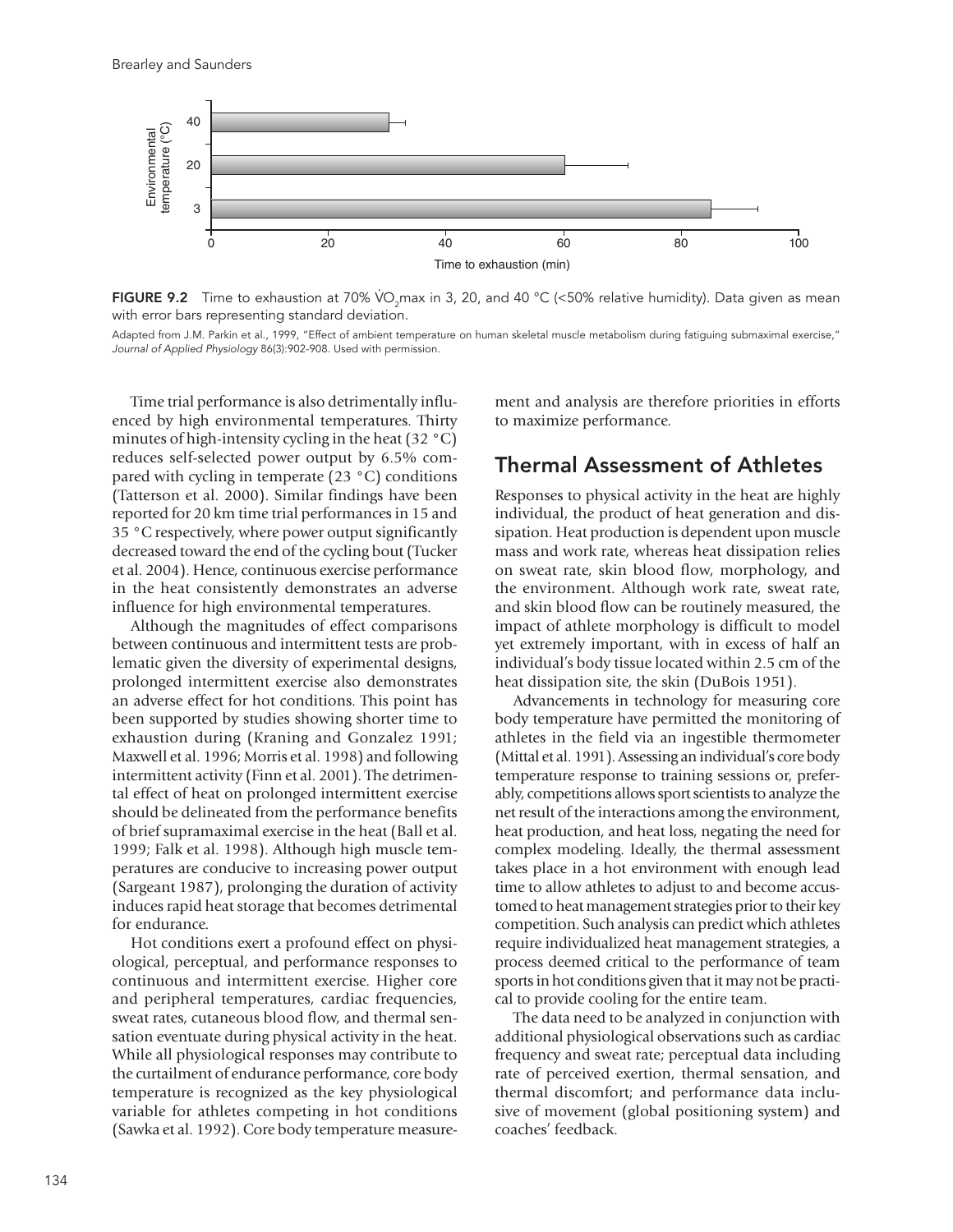### Checklist for Thermal Assessment Using Core Body Temperature Pills

- 1. Administer core body temperature pill with meal a minimum of 4 h prior to assessment.
- 2. Immediately prior to the assessment session, measure core body temperature before and following consumption of cool fluid. A rapid reduction in temperature indicates that the pill is located within the stomach and is susceptible to underestimating core body temperature following fluid consumption.
- 3. Assess core body temperature throughout the session or during breaks. Collect as many data points as possible.
- 4. Measure core body temperature at end of session.

Such analysis will identify athletes who consistently achieve high core body temperatures (>39.5 °C) in conjunction with the aforementioned factors. Figure 9.3 summarizes the core body temperature response of three international field hockey athletes to a test match played in hot and humid conditions. The analysis and the coaches' feedback indicated that athlete 3 had a high workload that manifested in the core body temperature response displayed. This athlete was prioritized as the most likely to benefit from heat management strategies that include acclimatization or acclimation, hydration, and cooling.

### Acclimatization

Heat acclimatization is the process of adaptation to sustained thermal stress in the natural environment. Although acute heat storage causes increased cutaneous blood flow and sweating, repeated bouts of thermal stress lead to physiological and perceptual adaptation thereby improving tolerance of hot and humid conditions. Heat acclimation refers to the same process achieved through simulated conditions and is addressed in a subsequent section.

Heat acclimatization can be achieved passively or actively. Substantial heat storage in the absence of physical activity is rare, requiring extremely hot conditions. Heat acclimatization can be supplemented by sustained passive heat exposure; however, this is not recommended because of limited advantages observed during physical activity, this method's poor time efficiency, high levels of perceptual strain, and impact on recovery from training. Active heat acclimatization uses physical training as an endogenous heat source in warm to hot conditions to limit heat dissipation and promote heat storage.



FIGURE 9.3 Gastrointestinal temperature responses of three international field hockey athletes to a test match played in hot and humid conditions.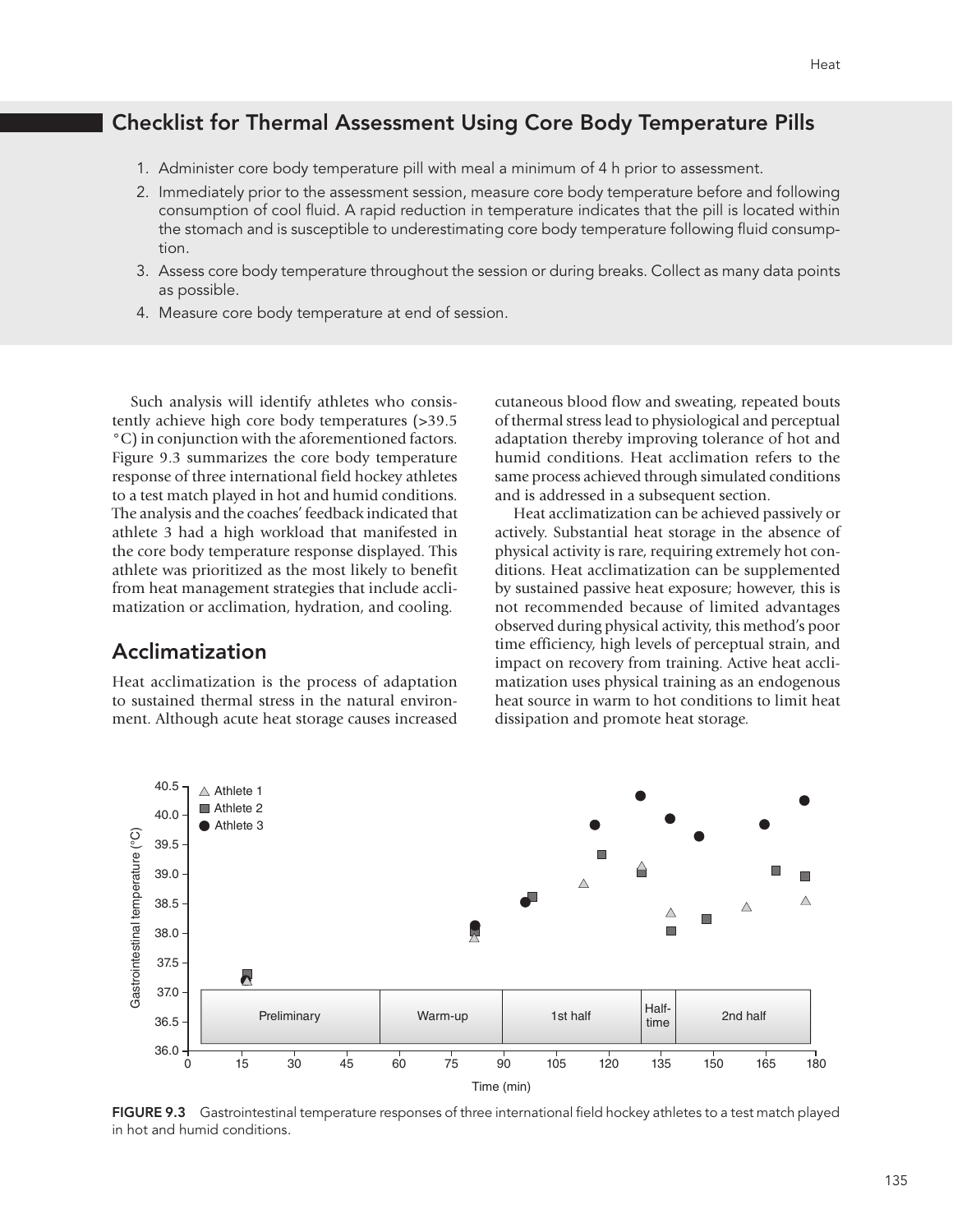For acclimatization to be beneficial in maintaining thermal homeostasis in hot conditions, metabolic heat production or heat dissipation pathways must be modulated. Body heat loss pathways at rest and during physical activity are augmented by acclimatization, such that a lower resting metabolic rate and improved capacity for evaporative heat exchange are observed. Heat acclimatization promotes a series of adaptations as summarized in the sidebar, including lower resting core body temperature (Kampmann et al. 2008), an earlier onset of sweating (Shido et al. 1999), and an increased capacity to sweat (Armstrong and Kenney 1993).

Augmentation of cutaneous blood flow following heat acclimatization allows for greater dry heat exchange, and although cutaneous blood flow has been observed to increase following acclimatization (Armstrong and Kenney 1993), this may be principally a result of training (Aoyagi et al. 1994). Collectively, these adaptations provide a greater window for heat storage prior to attainment of an abnormally high core body temperature.

The classic view of heat acclimatization dictates that individuals require up to 14 days of daily heat storage to confer full acclimatization (Armstrong and Maresh 1991). Such observations have come from a small field of research examining trained but not elite athletes. Adaptations to chronic endurance training mimic those of heat acclimatization; therefore, elite endurance athletes are considered to be partially heat acclimatized (Pandolf et al. 1977), especially those who train and compete in temperate climates. Elite athletes who predominantly train and compete in warm to hot environments can be classified as heat acclimatized. For these athletes, the primary goal of undertaking sessions in hot conditions in the lead-up to an event or competition in the heat is to practice pacing and heat management strategies rather than to promote physiological adaptation per se.

The time required to maximize performance in hot conditions requires individual consideration of the following factors:

- Training status
- History of training and competing in hot conditions
- Climate of key event or competition
- Familiarity with pacing strategies in the heat

Elite endurance athletes are unlikely to require 2 weeks to induce heat acclimatization. They may, however, require a similar amount of time to practice pacing and to become accustomed to pacing and heat management strategies. Training should be specific and should induce elevations of core body temperature beyond 38.5 °C with a concomitant thermal sensation of warm to hot, some thermal discomfort, and a high sweat rate. Self-pacing requires a delicate balance between enduring a level of physiological stress to promote adaptation and preventing the development of excessive heat storage, particularly during the early stages of a heat acclimatization program. Therefore, the initial sessions upon visiting a hot climate should account for the additional effect of the new climate.

If the heat acclimatization or pacing period occurs immediately prior to key competition, planning is required to ensure that tapering doesn't limit opportunities to adapt and sustain efforts similar to those of the competition. This potentially results in the earlier commencement of heat acclimatization and maintenance throughout the latter stages of the taper. Again, this will be an individual consideration.

Other factors to take into account for heat acclimatization planning are seasonal influence, age, and gender. It's intuitive to expect that daily activity during the summer months would contribute to heat acclimatization. Behaviors such as avoiding the hottest part of the day and using air conditioning limit physiological strain and the associated stimulus for adaptation. Unless specific sessions that induce substantial heat storage are undertaken during the summer months, minimal benefit is anticipated (Bain and Jay 2011). Heat acclimatization appears to

# Adaptations Observed During Heat Acclimatization

#### Initial

- Expanded plasma volume
- Increased cutaneous blood flow
- Decreased heart rate
- Decreased perception of effort

#### **Subsequent**

- Decreased resting core body temperature
- Decreased exercise core body temperature
- Increased sweat secretion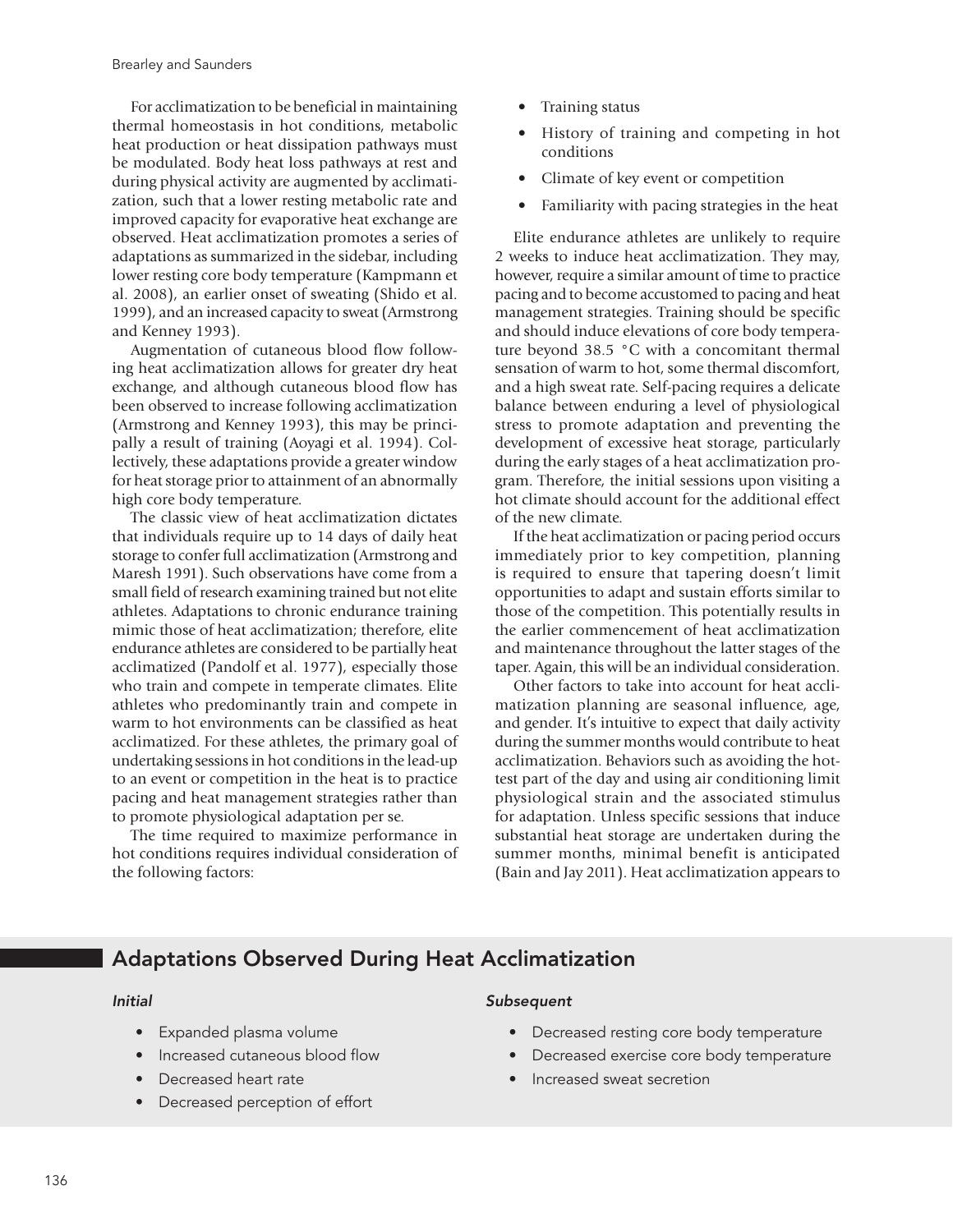be equally effective for individuals irrespective of age or gender when matched for fitness and morphological variables (Avellini et al. 1980).

### Acclimation

As previously mentioned, the negative effects of exercising in heat and humidity can be attenuated to a large degree by a period of heat acclimatization, a process that involves training under similar conditions to allow the body to adapt and to perform better. Heat acclimation is another method of preparing for competition in the heat, making use of heat rooms or climate chambers during winter months or when in a location where conditions are much cooler than the competition. Acclimation can be used for longer periods, because there is constant respite from the heat and athletes are not consequently exposed to oppressive conditions. It is recommended that heat acclimation be supplemented with a shorter session (1-2 weeks) of acclimatization in a climate similar to that of competition to allow the body full adaptation for competing in the heat. The type of training done should be specific to the sport as long as the particular ergometer (treadmill, cycle, rowing) can be sourced. Nonspecific exercise can be used (e.g., cycling for a runner) if this is the only option and will still drive adaptations from exercising in the heat. Initially, lowintensity exercise should be performed, with duration and intensity added during the acclimation process.

Work done at the Australian Institute of Sport (AIS) found good performance benefits for race walkers who were preparing for competitions in the heat at the Osaka World Championships 2007 and Beijing Olympic Games 2008. The athletes undertook 7 to 8 weeks of 60 to 90 min of exercise in a heat tent once per week prior to departure and a further 10 days of acclimatization in the race venue prior to competition. This strategy provided good preparation for the athletes by exposing them to the heat once per week but allowed adequate respite and recovery between these sessions. In this particular heat acclimation, the 60 to 90 min exercise sessions were conducted at easy intensity at the start of the 8 weeks and then increased in intensity, with the last 2 weeks including intervals at race pace. This strategy can be used in preparation for summer competition; during the spring, athletes undertake 1 or 2 sessions per week outdoors in the middle of the day, or in a heated gym or a hot room on a treadmill or stationary bike to start the acclimatization process.

### Hydration

In the absence of fluid replenishment during prolonged physical activity in the heat, the production of sweat results in dehydration. Sweating can reduce plasma volume (Maw et al. 1998) and diminish extracellular fluid reserves during high-intensity exercise of prolonged duration. This decreases the volume of blood that can be distributed between the active muscles and the cutaneous circuit. Dehydrationinduced decreases in blood volume have the primary effects of decreasing venous return, decreasing cardiac output (Nadel et al. 1980), and increasing plasma osmolality (Kamijo et al. 2005). Such responses have led sport scientists to use hydration strategies to maximize performance in the heat. In this regard, hydration may have been overemphasized as a quickfix for athletes competing in hot conditions. In terms of heat management strategies, hydration appears to be more familiar to athletes than the alternative or complementary strategies of heat acclimatization and cooling. Furthermore, this awareness exists despite the lack of consensus in the published literature regarding optimal athlete hydration practices. Athletes and coaches should understand that hydration is one factor that can contribute to performance in the heat and that consideration of all strategies is a prerequisite for best results. So how do athletes ensure that their hydration practices are helping them maximize their performance in the heat?

One viewpoint is to ensure that fluid losses are limited to less than 2% of body mass to prevent performance decrement (Cheuvront et al. 2003). To satisfy this criterion, athletes need to assess sweat rates and dehydration levels across a variety of sessions and climatic conditions. Hence, the relatively simple procedures of monitoring athlete fluid balance are now common in elite sport. Dehydration can be assessed by monitoring pre- and postcompetition seminude body mass on calibrated scales. Postcompetition body mass is measured following the removal of sweat from the skin surface and hair by toweling down, and dehydration is estimated by the following equation:

Dehydration (% body mass) = (Precompetition Body Mass – Postcompetition Body Mass) / (Postcompetition Body Mass  $\times$  100).

In addition to body mass, fluid consumption, urine or fecal output, and analysis time can be monitored to permit estimation of sweat rate (see following equation). Athletes can be allocated individual drink bottles from which they exclusively consume fluids. Fluid consumption is calculated by measuring bottle mass prior to and following the analysis period. Bottles can be weighed empty and again following refilling when multiple bottles were required. Urine and fecal output can be accounted for by measuring body mass prior to and following toilet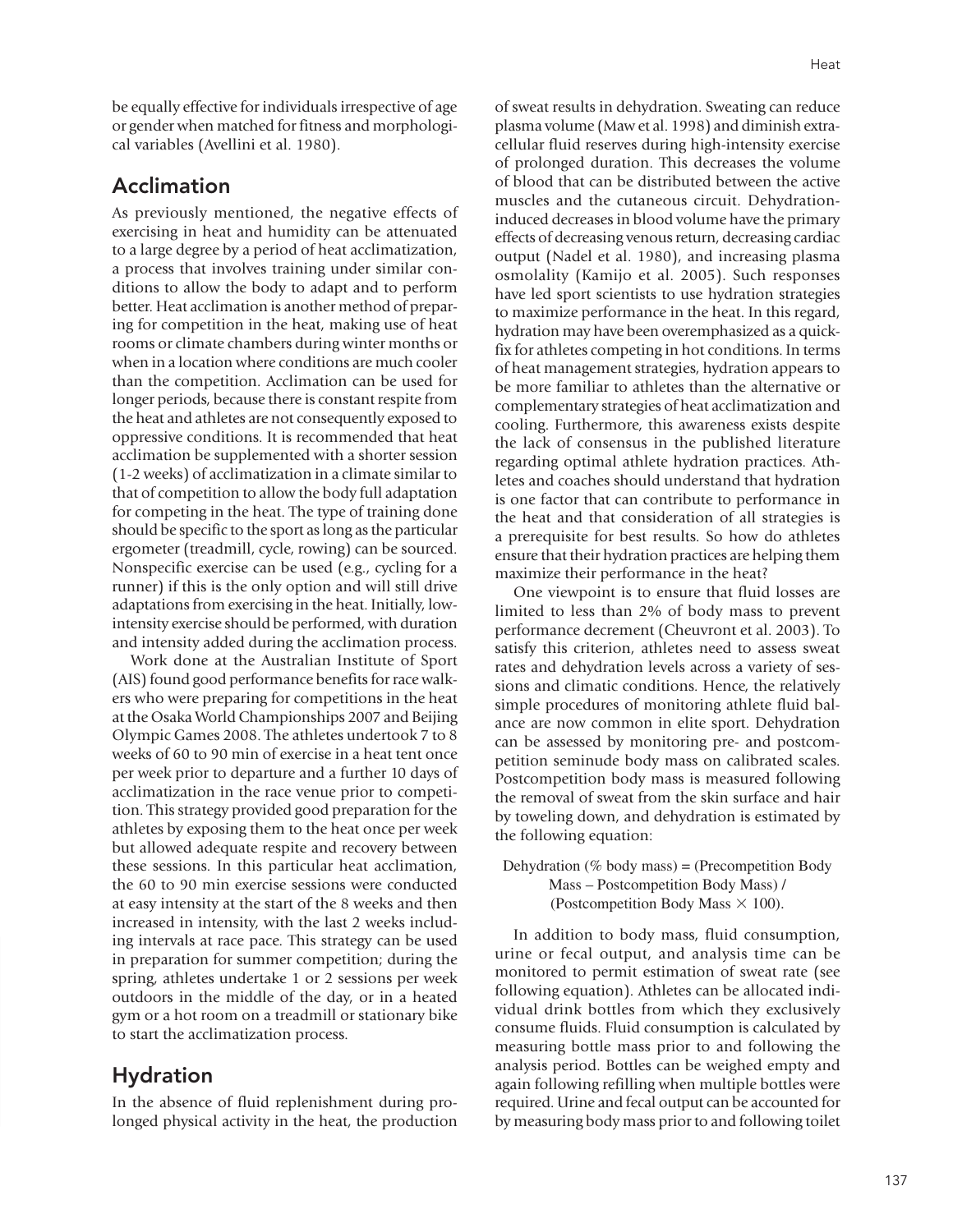breaks without the need to remove training attire. Respiratory and metabolic fluid losses are generally not accounted for in field settings, and it is assumed that 1 kg is equivalent to 1 L of sweat.

Sweat Rate  $(L \cdot h^{-1})$  = (Precompetition Body Mass – Postcompetition Body Mass + Fluid Consumption – Urine and Fecal Output) / Analysis Time (hours).

To complement sweat rate and dehydration, hydration status is routinely assessed through a variety of urinary indices (Kavouras 2002). The accuracy of urine hydration status diminishes during periods of rapid fluid turnover (Kovacs et al. 1999). Because athletes typically hydrate prior to competition and training, which generally requires the consumption of large volumes of fluid in hot climates, the validity of urine hydration indices could be jeopardized. Despite this limitation, urine specific gravity is a common measurement that can be compared with published standards (table 9.1) to permit interpretation of results and provide feedback to athletes and coaches.

Intense exercise in the heat can lead to high sweat rates (Brearley and Watkins 2007). Factors including gastrointestinal distress and limited access to fluids can reduce opportunities to match such sweat rates with fluid consumption. Hence, athletes generally develop a degree of dehydration during training or competition in the heat. Approximately 2% body mass is thought to be a criterion for dehydrationinduced performance decrement (Below et al. 1995; Walsh et al. 1994), reflected in the consensus statement of the American College of Sports Medicine Roundtable on Hydration and Physical Activity (Casa et al. 2005). Through the estimation of sweat rates and dehydration, athletes can develop a schedule of fluid consumption to maintain their fluid balance within the 2% body mass window.

An alternative recommendation is for athletes to consume fluids ad libitum, thereby drinking to the dictates of thirst (Noakes 2007). Thirst sensation maintains serum osmolality and sodium concentration, increasing the drive to drink and reducing

### TABLE 9.1 Urine Specific Gravity and Equivalent Level of Hydration

| Condition               | Urine specific gravity value |  |  |
|-------------------------|------------------------------|--|--|
| Well hydrated           | < 1.010                      |  |  |
| Minimal dehydration     | 1.010-1.020                  |  |  |
| Significant dehydration | 1.021-1.030                  |  |  |
| Serious dehydration     | >1.030                       |  |  |

Adapted, by permission, from D.J. Casa et al., 2000, "National Athletic Trainers' Association position statement: Fluid replacement for athletes," Journal of Athletic Training 35(2): 212-224.

the intensity of exercise (Sawka and Noakes 2007). Hence, avoiding a reduction in power output can be achieved by avoiding thirst.

Despite the obvious differences between strategies, the common feature is that athletes require fluid during prolonged activity in the heat. Whether to consume fluid to nearly match sweat losses or to drink ad libitum is an individual consideration. Ad libitum consumption is an appropriate starting point for athletes. For short- to moderate-duration events, ad libitum fluid consumption may limit dehydration to less than 2% body mass because drinking to one's pleasure accounts for 50% to 70% of sweat losses during exercise (Cheuvront and Haymes 2001). As discussed for heat acclimatization and pacing, testing the fluid consumption strategy is required to optimize strategies for individual athletes. Fluid volume is only one drinking variable: beverage temperature, availability to fluids, scheduled breaks, and hydration beliefs are other factors to consider.

Acclimatization and fluid consumption are two strategies that potentially augment body heat loss in the heat. An alternative strategy is cooling, a method that demonstrates potential for increasing the ability to store heat.

# Cooling

Precooling entails a range of methods that decrease skin and possibly core body temperature by the individual or combined application of ice, cold air, and cold or temperate water prior to competition. Specific precooling methods used to date include ice jackets, water immersion, crushed ice ingestion, ice towels, forearm immersion, fans, and cold air.

### Ice Jackets

The cooling mode most widely used in sport science entails compressing ice against the skin in jackets or vests. Prior to the 1996 Atlanta Olympics, AIS scientists developed ice jackets that slightly blunted the core body temperature increase when worn during warm-up periods. Others have cooled athletes during warm-up periods to achieve cooler core and peripheral temperatures prior to performance. Arngrimsson and colleagues (2004) applied the AIS-designed ice jacket during a 38 min warm-up in tropical conditions to lower core body temperature by 0.2 °C. Using a cooling jacket during moderate cycling in hot conditions resulted in a lower rectal temperature (0.2 °C) following 45 min (Hasegawa et al. 2005). The limited cooling power of ice jackets probably explains the failure to lower core body temperature with a 5 min application before and during scheduled breaks of a simulated hockey protocol (Duffield et al. 2003). However, ice jackets have the potential to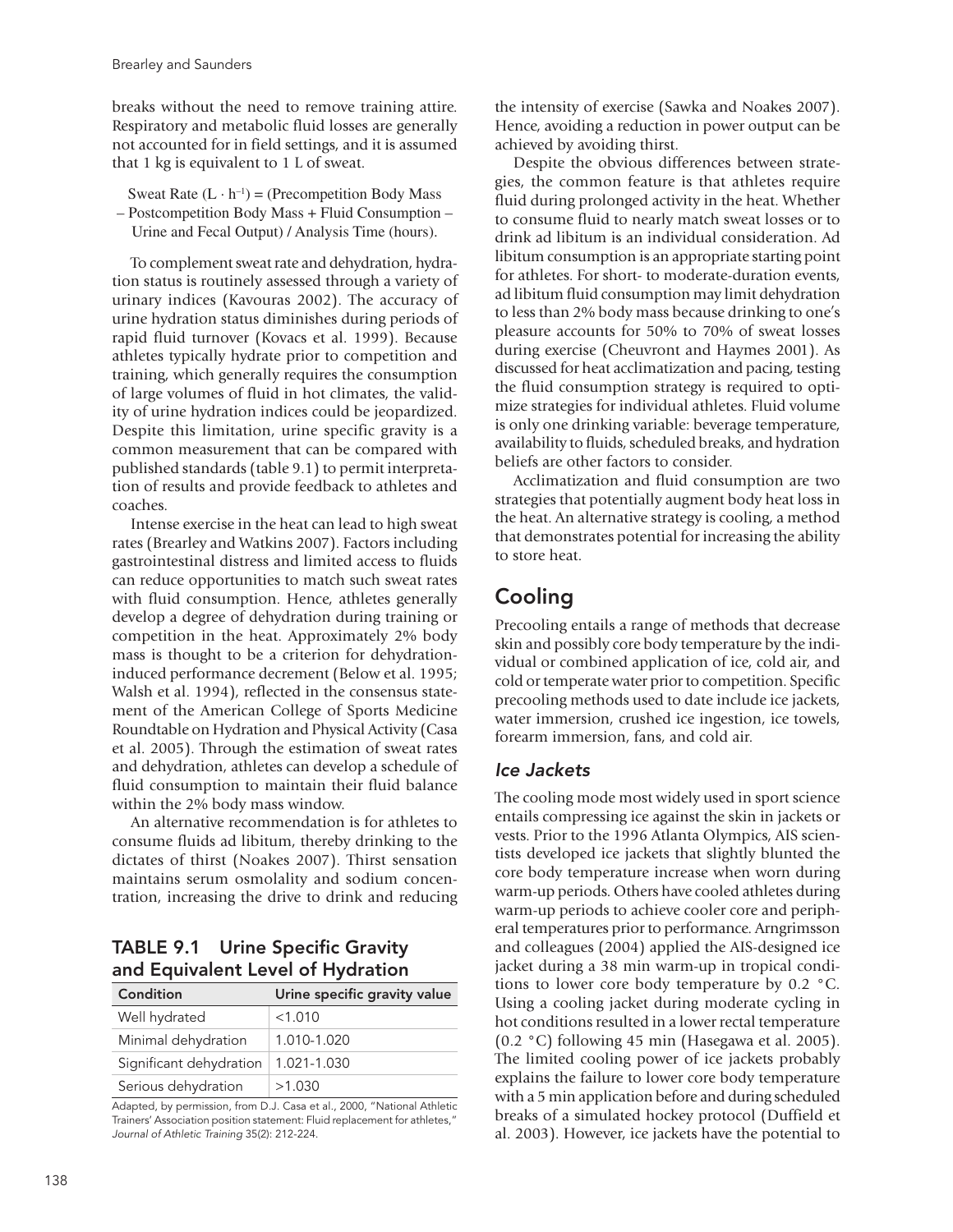maintain a lower core body temperature achieved through other cooling methods (Quod et al. 2008).

The primary advantage of using garments containing ice for cooling is their practicality; however, this advantage is diminished for repeated bouts of use, because the garment requires recooling. Overall, commercially available ice jackets demonstrate a limited potential to curb heat storage and are only recommended for short warm-up periods. Combining the use of ice jackets with additional cooling modalities is required to achieve and maintain substantial decreases in core body temperature, because ice jackets are ineffective for precooling when used in isolation.

#### Water Immersion

There are two primary options for water immersion precooling: a relatively short immersion (<10 min) at cold water temperatures (<15 °C) or a longer immersion protocol of 20 to 30 min in temperate water (25-28 °C). The limited data available for short-duration immersions show that 5 min of exposure to 14 °C water is not effective for resting subjects (Peiffer et al. 2010a), which is not surprising given that short bouts of cooling are most effective for individuals following heat storage, as high internal temperatures limit the effect of local skin cooling on vasoconstriction, allowing greater contact time for blood with the cooled periphery (Casa et al. 2007). The same protocol can lower core body temperature by approximately 0.5 °C for warm or hot subjects (Peiffer et al. 2009a); however, there is minimal core body temperature difference when immersion in 14 °C is sustained for 5, 10, or 20 min (Peiffer et al 2009b) and minimal differences for 5 °C versus 14 °C cooling for 12 min (Clements et al. 2002). Although short-duration cold water protocols are effective in rapidly reducing core body temperature during hyperthermia, practicality issues arise when operating in tropical field conditions. The availability of the required volumes of ice to initially lower and subsequently maintain water temperature limits the utility of this method. For example, lowering the temperature of a 600 L water bath from 25 °C to 14 °C would require approximately 83 kg of ice (table 9.2).

In the absence of an appropriate mechanical cooling apparatus, immersion protocols that use temperate water are most likely to be of use in the field. Temperate water immersion is a popular means of cooling prior to competition, as athletes seek to lower their core body temperature without inducing shivering. To achieve this, athletes undergo approximately 30 min of 25 to 28 °C immersion, which can lower core body temperature by approximately 0.5 °C (Brearley and Finn 2006; Marino et al. 1998). Gradually lowering water temperature limits "cold

### TABLE 9.2 Volume of Ice Required to Lower Water Temperature of a 600 L Bath From 25 °C to Desired **Temperature**

| Desired water temperature 20 °C 14 °C 8 °C |                   |  |
|--------------------------------------------|-------------------|--|
| Ice requirement, kg                        | $37.5$ 82.5 127.5 |  |

shock" and allows transmission of body heat to the water over an extended period. Despite the logistical benefits of using temperate water as a cooling modality following heat storage, it has been the topic of less research than other cooling methods.

Water immersion shouldn't be limited to precooling. Immersion during scheduled breaks of competition can be achieved, even for sports that have short half-time periods (10 min), such as field hockey (figure 9.4).

#### Crushed Ice Ingestion

Consumption of cold fluid can modestly decrease core body temperature prior to performance and improve submaximal time to exhaustion in the heat (Lee et al. 2008), demonstrating some potential as an alternative to water immersion. Preliminary research suggests that the ingestion of crushed ice may be both effective and practical. Commonly referred to as a *slurpee* or *slushie*, crushed ice was identified as a possible cooling method for athletes prior to the 2004 Athens Olympics (Brearley and Finn 2003), because the mechanical cooling properties of ice are far greater than an equivalent volume of cold fluid. The Northern Territory Institute of Sport (NTIS) physiologists subsequently experimented with ice ingestion for athletes in the field, who provided positive feedback in terms of thermal comfort and performance. Preliminary research supports the feedback from field trials. For example, consuming  $7.5$  mL  $\cdot$  kg<sup>-1</sup> of crushed ice (–1 °C) lowered core body temperature by approximately 0.7 °C and improved submaximal running performance, whereas an equivalent volume of cold fluids (4 °C) reduced core body temperature by approximately 0.3 °C (Siegel et al. 2010). Ihsan and colleagues (2010) demonstrated that crushed ice ingestion lowers core body temperature prior to exercise and translates to improved time to complete a given volume of cycling compared with temperate fluid ingestion. The combination of a large bolus of crushed ice (14 mL  $\cdot$  kg<sup>-1</sup>) with the application of iced towels also improved physiological and performance responses to a simulated time trial based on characteristics of the 2008 Beijing Olympic time trial course (Ross et al. 2011).

Although crushed ice has been the subject of less research than have alternative modes of cooling, its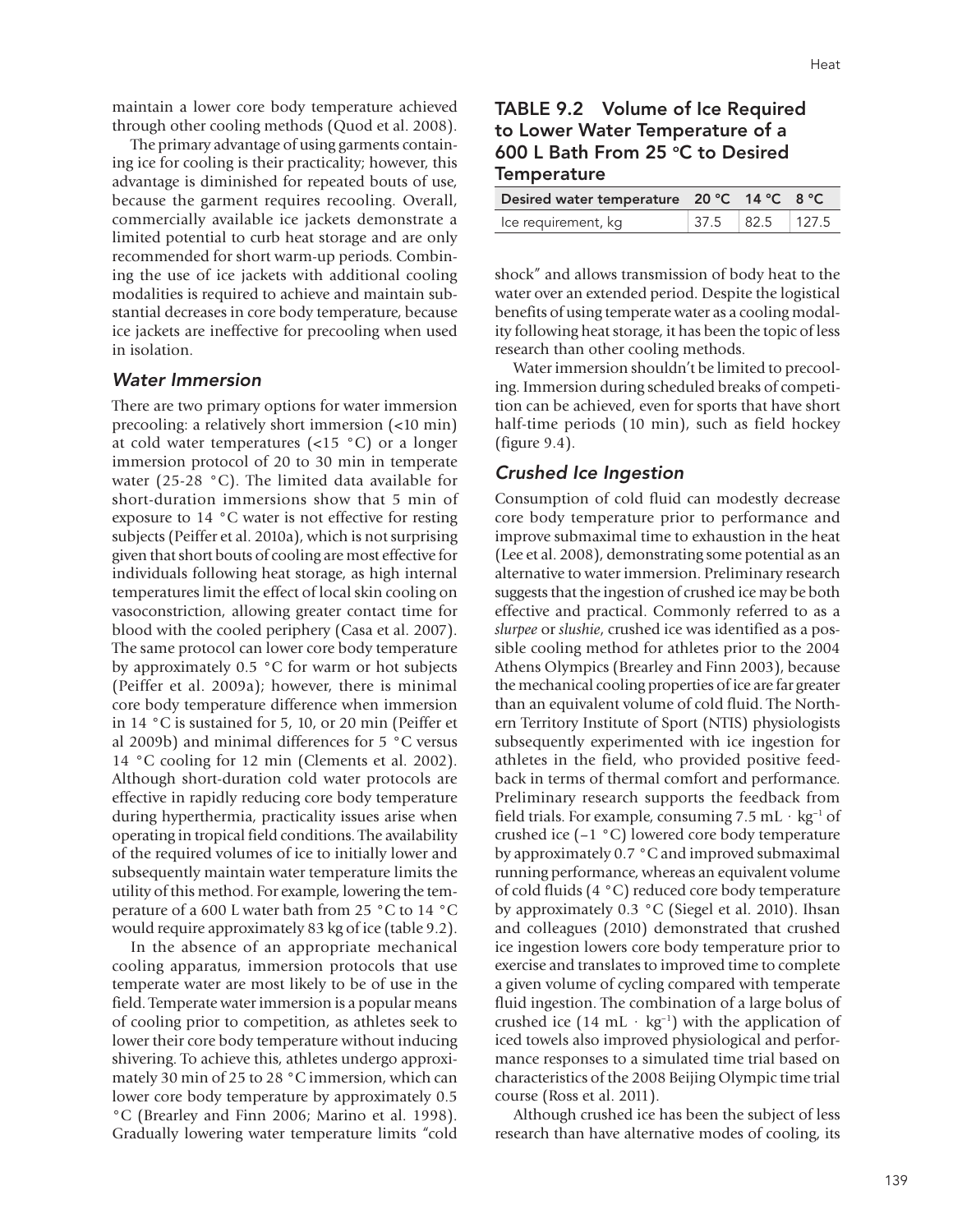

FIGURE 9.4 Gastrointestinal temperature response of an international field hockey athlete to 8 min of 15 °C torso immersion at half-time during a test match played in hot and humid conditions.

practicality and preliminary physiological and performance benefits warrant strong consideration for cooling in athletic settings. The potential for cooling at half-time and during breaks in competition ought to be explored in a research setting. Given the tropical field experiences of the NTIS, research is likely to support the use of crushed ice as a viable alternative to water immersion prior to and during endurance events in the heat (Siegel et al. 2012). This method requires refinement for each individual in terms of timing of ingestion and required volume. Making a slurpee or a slushie can involve elaborate, commercially available machines or simply cubed ice, a powered sports drink, and a blender.

#### Ice Towels

Ice towels have not been stringently researched but are nonetheless recognized as a treatment for hyperthermia (Roberts, 2007), best suited to field settings where core body temperature cooling rates for hyperthermic runners approximate half the rate observed for cold water immersion (Armstrong et al. 1996). In terms of precooling, ice towels have been tested as part of broader precooling strategies for athletes (Duffield et al. 2009; Myler et al. 1989; Ross et al. 2011). Based on the limited data available, alternative cooling techniques possess greater potential to achieve a substantial reduction of core body temperature, leading sport scientists to use ice towels in conjunction with other precooling methods (Duffield et al. 2009; Ross et al. 2011). Having limited cooling power, ice towels appear best suited to scheduled breaks in competition, and their use is frequently observed in elite team sports played in hot conditions.

### Forearm and Hand Immersion

Another practical cooling method is immersion of the forearm and hand or of the hand alone in cold water, typically set at 10 °C. Forearm immersion relies on lowering core body temperature through convective heat transfer between the blood and forearm tissue (Ducharme and Tikuisis 1991) and can be effective for repeated work and cooling bouts. Giesbrecht and colleagues (2007) used three bouts of working for 20 min followed by 20 min of 10 °C forearm immersion, which lowered core body temperature by 0.6 °C more than control and 0.3 °C more than 20 °C forearm immersion. Hand immersion at 10 °C has also provided small physiological benefits when used for only 10 min following 50 min of work (Khomenok et al. 2008). Forearm immersion has been observed in some athletic settings despite the small physiological benefits observed to date. This method is much simpler to implement by using custom-made chairs with forearm cooling reservoirs and is useful in events where more powerful cooling modalities are not feasible. Using hand cooling may influence manual dexterity (Cheung et al. 2003), so testing this method in the training environment is recommended prior to implementation for competition.

#### Fans

Evaporative cooling is a simple method that can be effective and is often bypassed in favor of more technically demanding cooling modes. Evaporative cooling needs to be maximized as part of any heat management strategy. Movement of air should be the initial consideration for athlete management in the heat, with additional cooling strategies used to supplement the convection achieved by fans.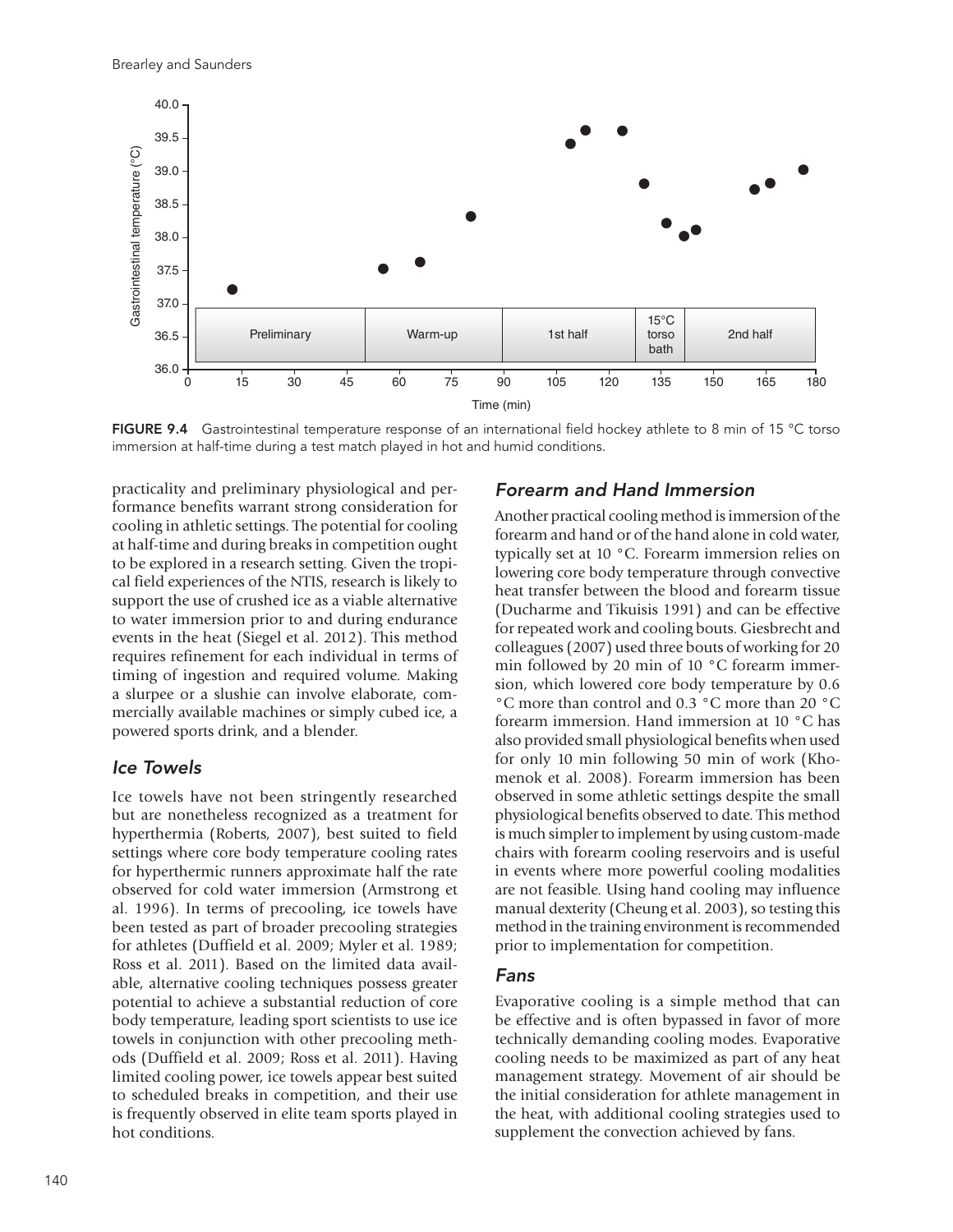#### Cold Air

Cold air cooling is primarily reliant on convective heat loss for reductions in body temperature given the lack of mechanical cooling power exerted by air. Application of cold air to the skin causes vasoconstriction of the cutaneous circuit (Makinen et al. 2000), which limits the blood supply available to be cooled, negating convective heat transfer. This factor appears responsible for the inability of cold air (5-10 °C) cooling protocols to lower deep tissue temperature during precooling of moderately trained athletes (Lee and Haymes 1995; Oksa et al. 1993; Olschewski and Bruck 1988). However, 30 min of air cooling (5 °C) for lean, highly trained athletes can decrease core body temperature by approximately 0.5 °C (Kruk et al. 1990), suggesting that the lack of mechanical cooling power can be partially diminished by low subcutaneous fat levels. Overall, cold air precooling is unlikely to be an option for elite athletes because access to commercial portable "cold rooms" may be limited in hot conditions. Rooms that are cooled simply by standard air-conditioning are warmer (minimum temperature  $\sim$ 16 °C) than cold rooms and thus are unlikely to provide a substantial benefit during precooling; however, their use during scheduled breaks in competition is an option worth pursuing.

The different physiological responses between air precooling and the provision of air cooling during physical activity to alter body heat storage appear related to the temperature gradient between the air and skin and the evaporative potential of sweat. Maintenance of skin temperature above approximately 32 °C will minimize cutaneous vasoconstriction and maximize blood volume available to be cooled at the skin's surface (Veicsteinas et al. 1982). At higher metabolic rates that induce sweating, the provision of conditioned air augments sweat efficiency (Shapiro et al. 1982), thereby limiting body heat storage (Vallerand et al. 1991). Air conditioning also provides perceptual relief from the heat and is a preferred option for scheduled breaks in play, particularly for team sports in which many athletes potentially require cooling and other methods are deemed impractical.

### Other Factors

Spending time between training sessions in cool conditions is considered important for acclimatizing athletes who are unused to the hotter conditions and assists in the adaptation process by allowing optimal recovery following training. Should the coach and athlete detect symptoms of unusual tiredness or problems associated with insufficient recovery between quality sessions or extended-duration sessions, the athlete should train during the coolest part of the day before resuming more stressful training in expected race conditions. This becomes increasingly important the closer it gets to the final taper period. Access to air-conditioned living quarters is essential between training to obtain respite from the heat and facilitate recovery. However, it is advisable to assist acclimatization by spending a certain amount of time in the natural environment. It is a good idea, perhaps for psychological as well as physical reasons, to train, at least on some occasions, at the same time of day as the competition. Of course, coaches and athletes must be very careful to avoid overexposure to any harsh conditions.

Athletes should avoid direct solar radiation where possible by using head protection as well as appropriate clothing and sunscreen. Clothing provides a barrier to heat dissipation during exercise and can interfere with evaporation of sweat and impair the cooling effect of sweating (Wendt et al. 2007). However, clothing provides protection from the radiant heat from the sun. Therefore, when exercising in the heat, athletes should wear minimal clothing if there is not a large degree of radiant heat from the sun (early morning, evening, or overcast) but should wear loose-fitting, light-colored clothing as well as a hat and sunglasses if exercising in the middle of the day to protect against the radiant heat from the sun. Sunscreen is recommended in summer to avoid sunburn.

Carbohydrate requirements for exercise are increased in the heat because of a shift in substrate utilization toward carbohydrate oxidation (Febbraio et al. 2001). The daily diet should focus on replacing glycogen stores after exercise. Competition strategies should include activities to enhance carbohydrate availability, such as building up glycogen stores in preparation for endurance events; pre-event carbohydrate intake; and intake of glucose or electrolytes in events lasting longer than 60 min. This can be done using water and carbohydrate gel preparations or using sports drinks. It has been reported that intake of carbohydrates prior to and during prolonged exercise in the heat enhances exercise performance (Burke et al. 2005).

# Use of Heat and Humidity as a Training Intervention

Lower core body temperatures resulting from training in the heat as well as an increase in plasma volume resulting from both acute and chronic bouts of exercise in the heat may attenuate the magnitude of the thermoregulatory response (increased ventilation, circulation, and sweating) and reduce the increased energy requirements associated with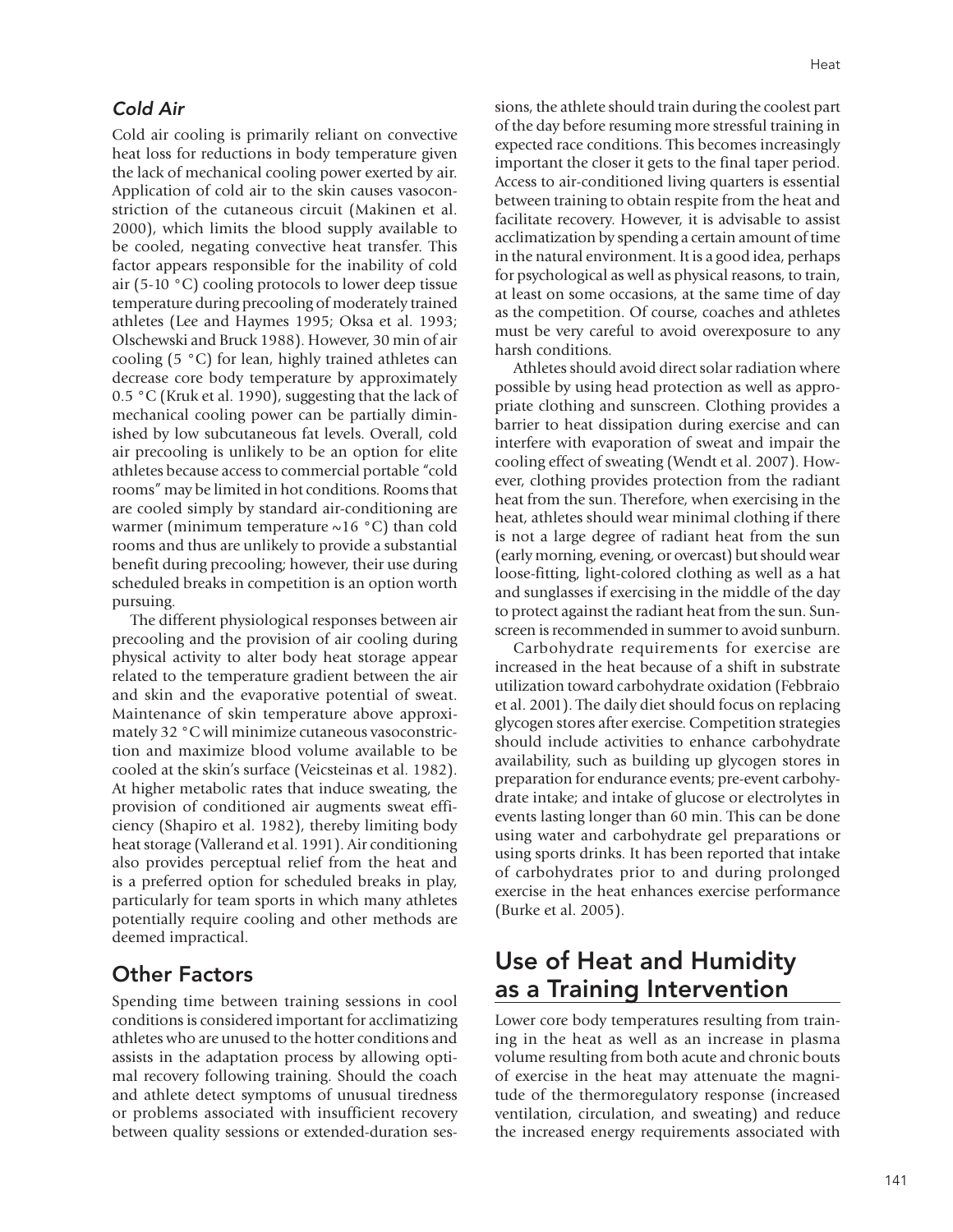heat stress (Svedenhag 2000). It follows that whole blood viscosity would be reduced from training in the heat, and a decreased viscosity has been shown to have positive effects on endurance performance (Telford et al. 1994). Adaptations from training in warm to hot conditions may also allow athletes to train at any given speed with a lower heart rate and core body temperature, both of which are associated with improved exercise economy (Thomas et al. 1995). These findings support the premise that training in moderate heat may improve economy and performance at normal temperatures. Training in the heat can be used as an additional stress, similar to altitude training, because the training load is higher at any given speed when training in the heat. A recent study demonstrated that 10 days of 90 min submaximal exercise training in a hot environment (40 °C and 30% humidity) improved cycling time trial performance in a cool environment (13 °C and 30% humidity) compared with a matched control group who did the same training in the cool environment (Lorenzo et al. 2010). The authors of this study suggested the increased performance was due to an ability to exercise at a higher power for reduced relative intensity (improved economy), an improved lactate threshold, and an improved cardiac performance, all a result of using heat as training intervention.

# Core Body Temperature Measurement Site

No single internal temperature site represents core body temperature (Sawka and Wenger 1988); however, multisite internal temperature measurement is difficult in controlled settings and not possible during athletic training and competition. Given the proximity of the esophagus to the aorta, esophageal temperature is considered to represent the temperature of the blood perfusing the heart (Shiraki et al. 1986). Rectal temperature transition is more reliant on conduction of heat and therefore reacts more slowly to variations in temperature because of its deep position and lower blood flow (Mairiaux et al. 1983), whereas the gastrointestinal tract is not as well insulated as the rectum and receives higher blood flow (Mortensen et al. 1998). Direct comparisons between core body temperature measurement sites validated the use of gastrointestinal temperature as a core body temperature index, as it corresponds to increased heat storage in an intermediate manner to esophageal and rectal temperature (O'Brien et al. 1998). The valid measurement of core body temperature from the gastrointestinal tract has provided sport scientists access to data that were previously collected from the tympanic membrane. The costeffectiveness, ease of measurement, and relatively noninvasive nature of tympanic temperature measurement still promote the tympanum as a core body temperature measurement site. Although agreement between tympanic and other core body temperatures has been reported (Amoateng-Adjepong et al. 1999; Christensen and Boysen 2002), the data from athletes competing in the heat do not support such a claim. The NTIS has vast experience measuring athlete core body temperature. Several trials have analyzed tympanic temperature in the field referenced against gastrointestinal temperature. One such study examined the physiological responses of cricketers during competition in the tropics, where tympanic temperature averaged approximately 1.3 to 1.6 °C lower than gastrointestinal temperature, confirming that large discrepancies occur between tympanic and deep tissue temperature (Armstrong et al. 1994). It is reasonable to expect greater variation for tympanic temperature and gastrointestinal temperature in the field compared with the laboratory, because fluctuating environmental conditions would influence tympanic temperature (Fraden and Lackey 1991).

Improved results are likely through the use of tympanic probes (Sato et al. 1996) and insulation of the ear (Muir et al. 2001), but these are not practical in sporting settings given the requirement for exact positioning, irritability of placement proximal to tympanic membrane, and a decreased ability to detect aural cues. Additionally, the use of tympanic temperature is limited by the ability to straighten the auditory canal via the "ear tug" maneuver and permit access to the tympanic membrane. Therefore, it is strongly recommended that sport scientists refrain from interpreting tympanic temperature data of athletes in the field. If core body temperature is to be measured in field settings, gastrointestinal temperature is recommended due to its validity and practicality.

# Heat-Associated Illness

The combination of physical activity and hot environments has produced observations of heat syncope, heat exhaustion, and general heat illness with collapse and a loss of consciousness a common feature. As Noakes (2008) describes, postexercise postural hypotension is the primary cause of heat illness, not heat storage per se. Although the hypotension is multifactoral, environmental conditions are not the primary cause. The term *heat illness* should be used to describe the excessive retention of body heat during exercise via abnormal heat production or failure to dissipate an adequate amount of body heat with a resultant severe elevation of core body temperature beyond 41 °C.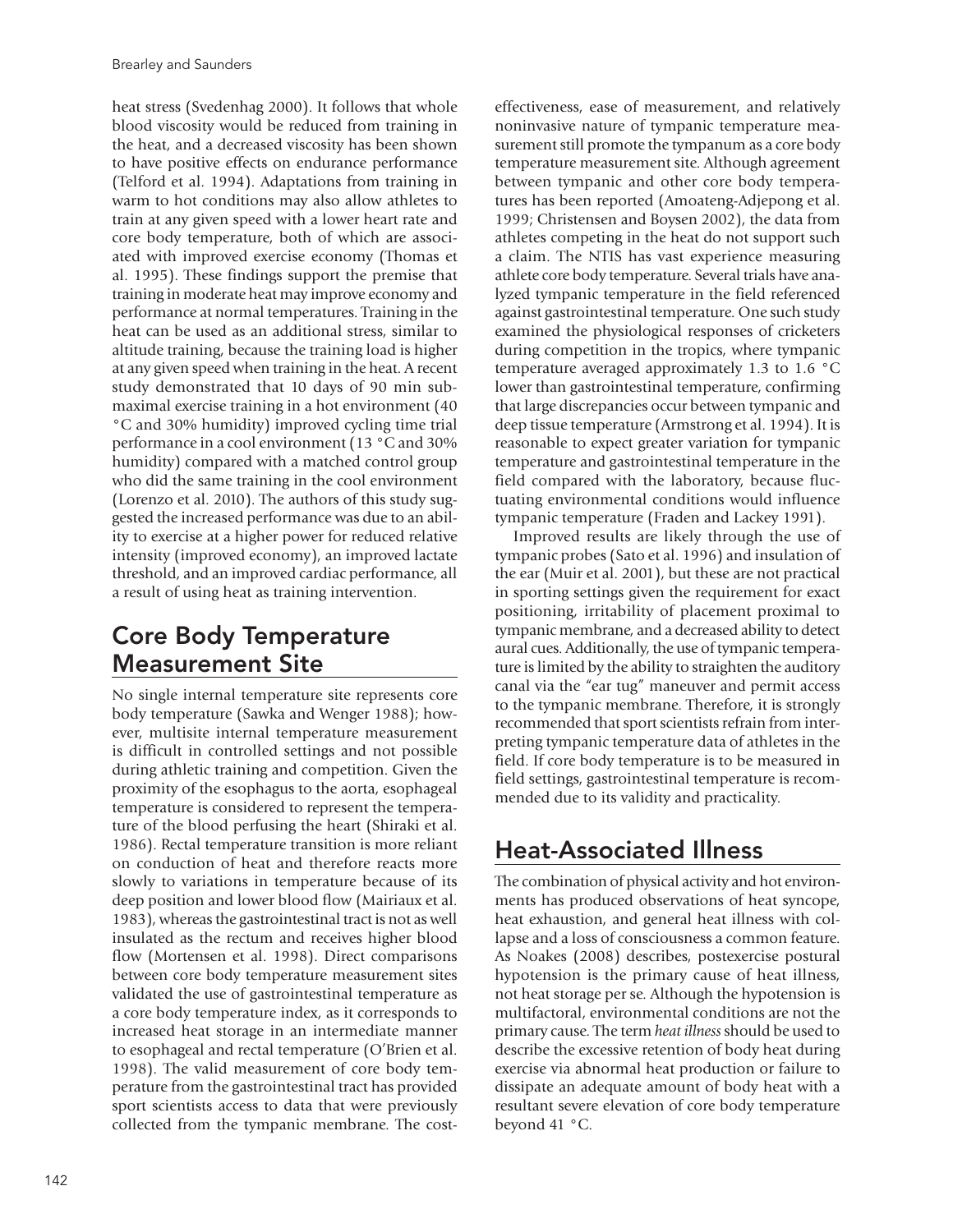Normally, human behavior will modulate exercise intensity (and therefore metabolic heat production) in response to efferent feedback, including that from the central and peripheral thermoreceptors. The development of core body temperatures in excess of 41 °C is relatively rare, generally being observed in athletes treated by medical staff following mass participation events such as fun runs and marathons (Richards et al. 1979). Observations of athletes achieving core body temperatures of 38.5 to 40.5 °C in hot conditions are common, as these measurements can be considered operating temperature for athletes in such conditions. A more common symptom observed for those requiring medical attention is hypotension (Noakes 2008), most frequently observed immediately following exercise. Cessation of exercise removes the lower-limb muscle pump, instantly displacing central blood volume and rapidly reducing right atrial pressure (Noakes 2003). This in turn evokes the Barcroft-Edholm reflex, which results in paradoxical vasodilation and resultant hypotension. Sport scientists should be aware of this "finish line syncope" and understand that attaining a severely high core body temperature is extremely unlikely for healthy individuals who pace their effort according to physiological cues and have sufficient time in hot conditions to practice such pacing.

## References

- Adams, W.C., Fox, R.H., Fry, A.J., and MacDonald I.C. 1975. Thermoregulation during marathon running in cool, moderate, and hot environments. *Journal of Applied Physiology* 38(6):1030-1037.
- Amoateng-Adjepong, Y., Del Mundo, J., and Manthous C.A. 1999. Accuracy of an infrared tympanic thermometer. *Chest* 115(4):1002-1005.
- Aoyagi, Y., McLellan, T.M., and Shephard, R.J. 1994. Effects of training and acclimation on heat tolerance in exercising men wearing protective clothing. *European Journal of Applied Physiology and Occupational Physiology* 68(3):234-245.
- Armstrong, L.E., and Maresh, C.M. 1991. The induction and decay of heat acclimatization in trained athletes. *Sports Medicine* 12(5):302-312.
- Armstrong, C.G., and Kenney, W.L. 1993. Effects of age and acclimation on responses to passive heat exposure. *Journal of Applied Physiology* 75(5):2162-2167.
- Armstrong, L.E., Epstein, Y., Greenleaf, J.E., Haymes, E.M., Hubbard, R.W., Roberts, W.O., and Thompson, P.D. 1996. American College of Sports Medicine position stand. Heat and cold illnesses during distance running. *Medicine and Science in Sports and Exercise* 28(12):i-x.
- Armstrong, L.E., Maresh, C.M., Crago, A.E., Adams, R., and Roberts, W.O. 1994. Interpretation of aural temperatures

during exercise, hyperthermia, and cooling therapy. *Medicine, Exercise, Nutrition and Health* 3:9-16.

- Arngrimsson, S.A., Petitt, D.S., Borrani, F., Skinner, K.A., and Cureton, K.J. 2004. Hyperthermia and maximal oxygen uptake in men and women. *European Journal of Applied Physiology* 92(4-5):524-532.
- Avellini, B.A., Kamon, E., and Krajewski, J.T. 1980. Physiological responses of physically fit men and women to acclimation to humid heat. *Journal of Applied Physiology* 49(2):254-261.
- Bain, A.R., and Jay, O. 2011. Does summer in a humid continental climate elicit an acclimatization of human thermoregulatory responses? *European Journal of Applied Physiology* 111(6):1197-1205.
- Ball, D., Burrows, C., and Sargeant, A.J. 1999. Human power output during repeated sprint cycle exercise: The influence of thermal stress. *European Journal of Applied Physiology and Occupational Physiology* 79(4):360-366.
- Below, P.R., Mora-Rodríguez, R., González-Alonso, J., and Coyle, E.F. 1995. Fluid and carbohydrate ingestion independently improve performance during 1 h of intense exercise. *Medicine and Science in Sports and Exercise* 27(2):200-210.
- Brearley, M.B., and Finn, J.P. 2003. Pre-cooling for Performance in the Tropics. Sportscience Perspectives: Training and Performance. www.sportsci.org/jour/03/mbb.htm.
- Brearley, M., and Finn, J.P. 2006. Physiological, perceptual and performance responses to intermittent high intensity activity in a tropical environment following pre-cooling. In proceedings of the 2nd Australian Association of Exercise and Sport Science Conference and the 4th Sport Dieticians Australia Update, Sydney, September–October, p 48.
- Brearley, M., and Watkins, M. 2007. Practical guidelines to minimize dehydration in the tropics. *Strength and Conditioning Coach* 15(4):7-11.
- Burke, L.M., Wood, C., Pyne, D.B., Telford, R.D., and Saunders, P.U. 2005. Effect of carbohydrate intake on half-marathon performance of well-trained runners. *International Journal of Sport Nutrition and Metabolism* 15(6):573-589.
- Casa, D.J., Armstrong, L.E., Hillman, S.K., Montain, S.J., Reiff, R.V., Rich, B.S., Roberts, W.O., and Stone, J.A. 2000. National Athletic Trainers Association position statement: Fluid replacement for athletes. *Journal of Athletic Training* 35(2):212-224.
- Casa, D.J., Clarkson, P.M., and Roberts, W.O. 2005. American College of Sports Medicine Roundtable on Hydration and Physical Activity: Consensus statements. *Current Sports Medicine Reports* 4(3):115-127.
- Casa, D.J., McDermott, B.P., Lee, E.C., Yeargin, S.W., Armstrong, L.E., and Maresh, C.M. 2007. Cold water immersion: The gold standard for exertional heatstroke treatment. *Exercise and Sport Sciences Reviews* 35(3):141-149.
- Cheung, S.S., and McLellan, T.M. 1998. Heat acclimation, aerobic fitness, and hydration effects on tolerance during uncompensable heat stress. *Journal of Applied Physiology* 84(5):1731-1739.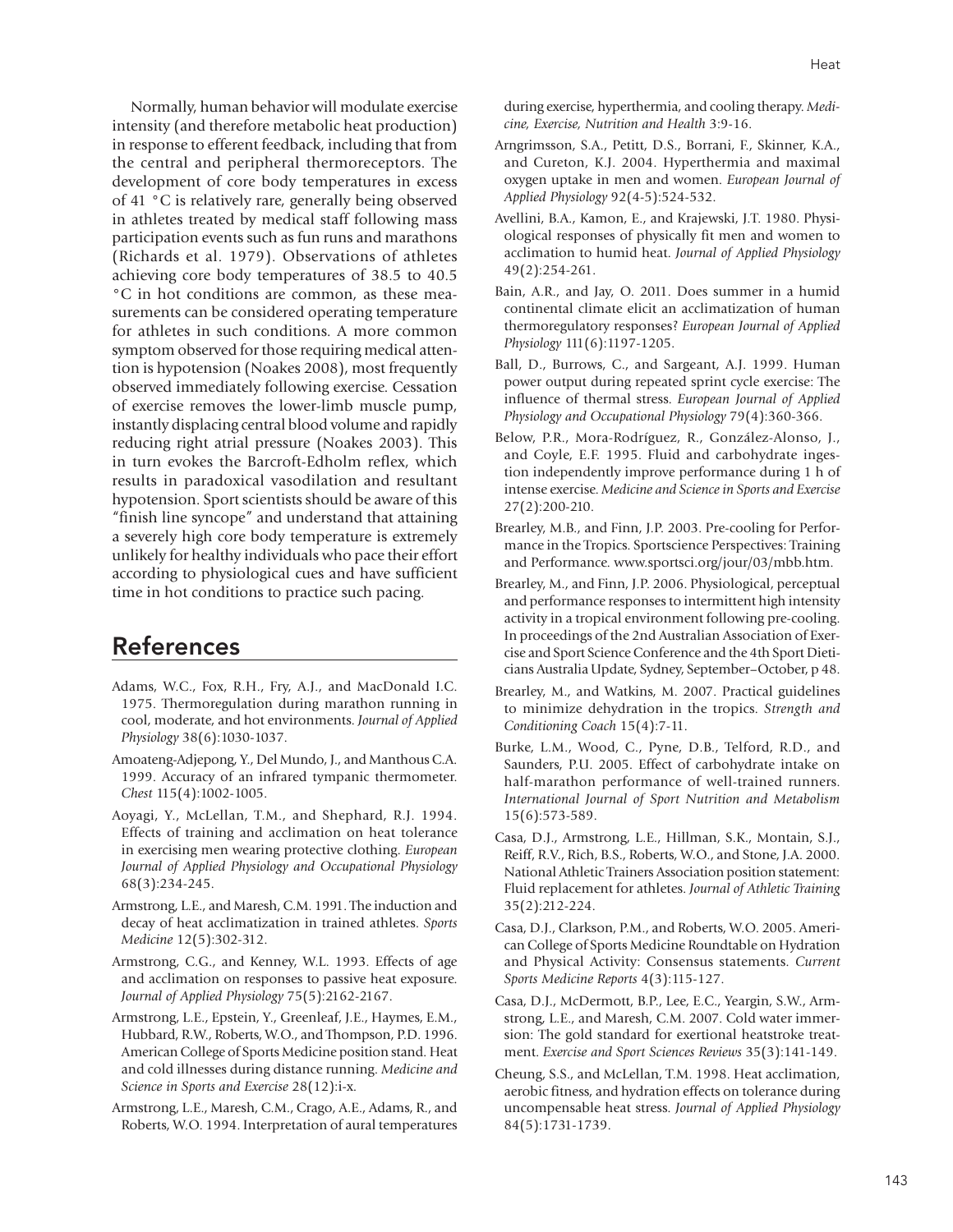- Cheung, S.S., Montie, D.L., White, M.D., and Behm, D. 2003. Changes in manual dexterity following short-term hand and forearm immersion in 10 degrees C water. *Aviation, Space, and Environmental Medicine* 74(9):990-993.
- Cheuvront, S.N., and Haymes, E.M. 2001. Thermoregulation and marathon running: Biological and environmental influences. *Sports Medicine* 31(10):743-762.
- Cheuvront, S.N., Kolka, M.A., Cadarette, B.S., Montain, S.J., and Sawka, M.N. 2003. Efficacy of intermittent, regional microclimate cooling. *Journal of Applied Physiology* 94(5):1841-1848.
- Christensen, H., and Boysen, G. 2002. Acceptable agreement between tympanic and rectal temperature in acute stroke patients. *International Journal of Clinical Practice* 56(2):82-84.
- Clements, J.M., Casa, D.J., Knight, J., McClung, J.M., Blake, A.S., Meenen, P.M., Gilmer, A.M., and Caldwell, K.A. 2002. Ice-water immersion and cold-water immersion provide similar cooling rates in runners with exercise-induced hyperthermia. *Journal of Athletic Training* 37(2):146-150.
- Dimri, G.P., Malhotra, M.S., Sen Gupta, J., Kumar, T.S., and Arora, B.S. 1980. Alterations in aerobic-anaerobic proportions of metabolism during work in heat. *European Journal of Applied Physiology* 45(1):43-50.
- DuBois, E.F. 1951. The many different temperatures of the human body and its parts. *Western Journal of Surgery* 59(9):476-490.
- Ducharme, M.B., and Tikuisis, P. 1991. In vivo thermal conductivity of the human forearm tissues. *Journal of Applied Physiology* 70(6):2682-2690.
- Duffield, R., Dawson, B., Bishop, D., Fitzsimons, M., and Lawrence, S. 2003. Effect of wearing an ice cooling jacket on repeat sprint performance in warm/humid conditions. *British Journal of Sports Medicine* 37(2):164-169.
- Duffield, R., Steinbacher, G., and Fairchild, T.J. 2009. The use of mixed-method, part-body pre-cooling procedures for team-sport athletes training in the heat. *Journal of Strength and Conditioning Research* 23(9):2524-2532.
- Falk, B., Radom-Isaac, S., Hoffmann, J.R., Wang, Y., Yarom, Y., Magazanik, A., and Weinstein, Y. 1998. The effect of heat exposure on performance of and recovery from high-intensity, intermittent exercise. *International Journal of Sports Medicine* 19(1):1-6.
- Febbraio, M.A. 2001. Alterations in energy metabolism during exercise and heat stress. *Sports Medicine* 31(1):47- 59.
- Febbraio, M.A., Snow, R.J., Stathis, C.G., Hargreaves, M., and Carey, M.F. 1994. Effect of heat stress on muscle energy metabolism during exercise. *Journal of Applied Physiology* 77(6):2827-2831.
- Finn, J.P., Ebert, T.R., Withers, R.T., Carey, M.F., Mackay, M., Phillips, J.W., and Febbraio, M.A. 2001. Effect of creatine supplementation on metabolism and performance in humans during intermittent sprint cycling. *European Journal of Applied Physiology* 84(3): 238-243.
- Fortney, S.M., Nadel, E.R., Wenger, C.B., and Bove, J.R. 1981. Effect of blood volume on sweating rate and body

fluids in exercising humans. *Journal of Applied Physiology* 51(6):1594-1600.

- Fraden, J., and Lackey, R.P. 1991. Estimation of body sites temperatures from tympanic measurements. *Clinical Pediatrics* 30(4):65-70.
- Galloway, S.D., and Maughan, R.J. 1997. Effects of ambient temperature on the capacity to perform prolonged cycle exercise in man. *Medicine and Science in Sports and Exercise* 29(9):1240-1249.
- Giesbrecht, G.G., Jamieson, C., and Cahill, F. 2007. Cooling hyperthermic firefighters by immersing forearms and hands in 10 degrees C and 20 degrees C water. *Aviation, Space, and Environmental Medicine* 78(6):561-567.
- Gonzalez-Alonso, J., and Calbet, J.A. 2003. Reductions in systemic and skeletal muscle blood flow and oxygen delivery limit maximal aerobic capacity in humans. *Circulation* 107(6):824-830.
- Gonzalez-Alonso, J., Calbet, J.A., and Nielsen, B. 1998. Muscle blood flow is reduced with dehydration during prolonged exercise in humans. *Journal of Physiology* 513(3):895-905.
- Gonzalez-Alonso, J., Teller, C., Andersen, S.L., Jensen, F.B., Hyldig, T., and Nielsen, B. 1999. Influence of body temperature on the development of fatigue during prolonged exercise in the heat. *Journal of Applied Physiology*  86(3):1032-1039.
- Hasegawa, H., Takatori, T., Komura, T., and Yamasaki, M. 2005. Wearing a cooling jacket during exercise reduces thermal strain and improves endurance exercise performance in a warm environment. *Journal of Strength and Conditioning Research* 19(1):122-128.
- Ihsan, M., Landers, G., Brearley, M., and Peeling, P. 2010. Beneficial effects of ice ingestion as a precooling strategy on 40-km cycling time-trial performance. *International Journal of Sports Physiology and Performance* 5(2):140-151.
- Jentjens, R.L., Wagenmakers, A.J., and Jeukendrup, A.E. 2002. Heat stress increases muscle glycogen use but reduces the oxidation of ingested carbohydrates during exercise. *Journal of Applied Physiology* 92(4):1562-1572.
- Johnson, J.M., and Rowell, L.B. 1975. Forearm skin and muscle vascular responses to prolonged leg exercise in man. *Journal of Applied Physiology* 39(6):920-924.
- Kamijo, Y., Okumoto, T., Takeno, Y., Okazaki, K., Inaki, M., Masuki, S., and Nose, H. 2005. Transient cutaneous vasodilatation and hypotension after drinking in dehydrated and exercising men. *Journal of Physiology* 56 (Pt 2):689-698.
- Kampmann, B., Bröde, P., Schütte, M., and Griefahn, B. 2008. Lowering of resting core temperature during acclimation is influenced by exercise stimulus. *European Journal of Applied Physiology* 104(2):321-327.
- Kavouras, S.A. 2002. Assessing hydration status. *Current Opinion in Clinical Nutrition and Metabolic Care* 5(5):519- 524.
- Khomenok, G.A., Hadid, A., Preiss-Bloom, O., Yanovich, R., Erlich, T., Ron-Tal, O., Peled, A., Epstein, Y., and Moran, D.S. 2008. Hand immersion in cold water alleviating physiological strain and increasing tolerance to uncom-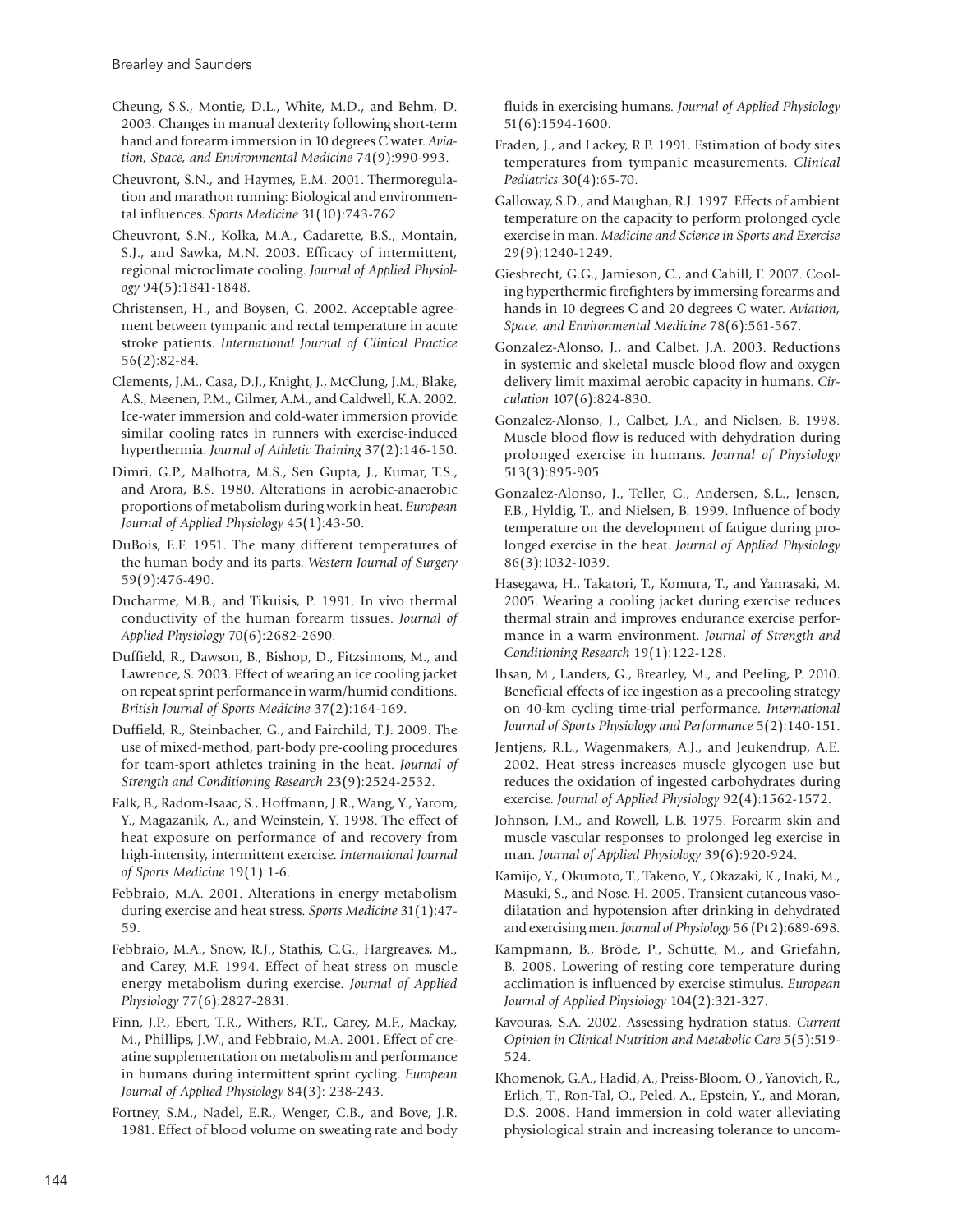pensable heat stress. *European Journal of Applied Physiology* 104(2):303-309.

- Kovacs, E.M., Senden, J.M., and Brouns, F. 1999. Urine color, osmolality and specific electrical conductance are not accurate measures of hydration status during postexercise rehydration. *Journal of Sports Medicine and Physical Fitness* 39(1):47-53.
- Kozlowski, S., Brzezinska, Z., Kruk, B., Kaciuba-Uscilko, H., Greenleaf, J.E., and Nazar, K. 1985. Exercise hyperthermia as a factor limiting physical performance: Temperature effect on muscle metabolism. *Journal of Applied Physiology* 59(3):766-773.
- Kräuchi, K., and Wirz-Justice, A. 1994. Circadian rhythm of heat production, heart rate, and skin and core temperature under unmasking conditions in men. *American Journal of Physiology* 267(3 Pt 2):R819-R829.
- Kraning, K.K., and Gonzalez, R.R. 1991. Physiological consequences of intermittent exercise during compensable and uncompensable heat stress. *Journal of Applied Physiology* 71(6):2138-2145.
- Kruk, B., Pekkarinen, H., Harri, M., Manninen, K., and Hanninen, O. 1990. Thermoregulatory responses to exercise at low ambient temperature performed after precooling or preheating procedures. *European Journal of Applied Physiology and Occupational Physiology* 59(6):416-420.
- Lee, C.F., Katsuura, T., Harada, H., and Kikuchi, Y. (1995. Different behaviour of forearm blood flow during intermittent isometric handgrip in a thermo-neutral and a hot environment. *Applied Human Sciences* 14(3):111-117.
- Lee, D.T., and Haymes, E.M. 1995. Exercise duration and thermoregulatory responses after whole body precooling. *Journal of Applied Physiology* 79(6):1971-1976.
- Lee, J.K., Shirreffs, S.M., and Maughan, R.J. 2008. Cold drink ingestion improves exercise endurance capacity in the heat. *Medicine and Science in Sports and Exercise* 40(9):1637-1644.
- Lorenzo, S., Halliwill, J.R., Sawka, M.N., and Minson, C.T. 2010. Heat acclimation improves exercise performance. *Journal of Applied Physiology* 109(4):1140-1147.
- MacDougall, J.D., Reddan, W.G., Layton, C.R., and Dempsey, J.A. 1974. Effects of metabolic hyperthermia on performance during heavy prolonged exercise. *Journal of Applied Physiology* 36(5):538-544.
- Mairiaux, P., Sagot, J.C., and Candas, V. 1983. Oral temperature as an index of core temperature during heat transients. *European Journal of Applied Physiology and Occupational Physiology* 50(3):331-341.
- Makinen, T., Gavhed, D., Holmer, I., and Rintamaki, H. 2000. Thermal responses to cold wind of thermoneutral and cooled subjects. *European Journal of Applied Physiology* 81(5):397-402.
- Marino, F., Sockler, J.M., and Fry, J.M. 1998. Thermoregulatory, metabolic and sympathoadrenal responses to repeated brief exposure to cold. *Scandinavian Journal of Clinical Laboratory Investigation* 58(7):537-545.
- Maw, G.J., Mackenzie, I.L., and Taylor, N.A. 1998. Human body-fluid distribution during exercise in hot, temperate

and cool environments. *Acta Physiologica Scandinavica* 163(3):297-304.

- Maxwell, N.S., Aitchison, T.C., and Nimmo, M.A. 1996. The effect of climatic heat stress on intermittent supramaximal running performance in humans. *Experimental Physiology* 81(5):833-845.
- Mitchell, J.B., McFarlin, B.K., and Dugas, J.P. 2003. The effect of pre-exercise cooling on high intensity running performance in the heat. *International Journal of Sports Medicine* 24(2):118-124.
- Mittal, B.B., Sathiaseelan, V., Rademaker, A.W., Pierce, M.C., Johnson, P.M., and Brand, W.N. 1991. Evaluation of an ingestible telemetric temperature sensor for deep hyperthermia applications. *International Journal of Radiation, Oncology, Biology and Physiology* 21(5):1353-1361.
- Morris, J.G., Nevill, M.E., Lakomy, H.K.A., Nicholas, C., and Williams, C. 1998. Effect of a hot environment on performance of prolonged, intermittent, high-intensity shuttle running. *Journal of Sports Sciences* 16:677-686.
- Mortensen, F.V., Bayat, M., Friis-Andersen, H., Jespersen, S.M., Hoy, K., Christensen, K.O., Lindblad, B.E., and Hansen, E.S. 1998. Effect of moderate exercise on blood flow in the gastrointestinal tract in trained conscious miniature swine. *Digestive Surgery* 15(6):665-658.
- Muir, I.H., Bishop, P.A., Lomax, R.G., and Green, J.M. 2001. Prediction of rectal temperature from ear canal temperature. *Ergonomics* 44(11):962-72.
- Myler, G.R., Hahn, A.G., and Tumilty, D.M. 1989. The effect of preliminary skin cooling on performance of rowers in hot conditions. *Excel* 6:17-21.
- Nadel, E.R., Cafarelli, E., Roberts, M.F., and Wenger, C.B. 1979. Circulatory regulation during exercise in different ambient temperatures. *Journal of Applied Physiology* 46(3):430-437.
- Nadel, E.R., Fortney, S.M., and Wenger, C.B. 1980. Effect of hydration state of circulatory and thermal regulations. *Journal of Applied Physiology* 49(4):715-721.
- Nielsen, B., Hales, J.R., Strange, S., Christensen, N.J., Warberg, J., and Saltin, B. 1993. Human circulatory and thermoregulatory adaptations with heat acclimation and exercise in a hot, dry environment. *Journal of Physiology* 460:467-485.
- Noakes, T.D. 2003. The forgotten Barcroft/Edholm reflex: Potential role in exercise associated collapse. *British Journal of Sports Medicine* 37(3):277-278.
- Noakes, T.D. 2007. Hydration in the marathon: Using thirst to gauge safe fluid replacement. *Sports Medicine* 37(4-5):463-466.
- Noakes, T.D. 2008. A modern classification of the exerciserelated heat illnesses. *Journal of Science and Medicine in Sport* 11(1):33-39.
- Noakes, T.D. 2011. Time to move beyond a brainless exercise physiology: the evidence for complex regulation of human exercise performance. *Applied Physiology, Nutrition and Metabolism* 36(1):23-35.
- Noakes, T.D., St Clair Gibson, A., and Lambert, E.V. 2005. From catastrophe to complexity: a novel model of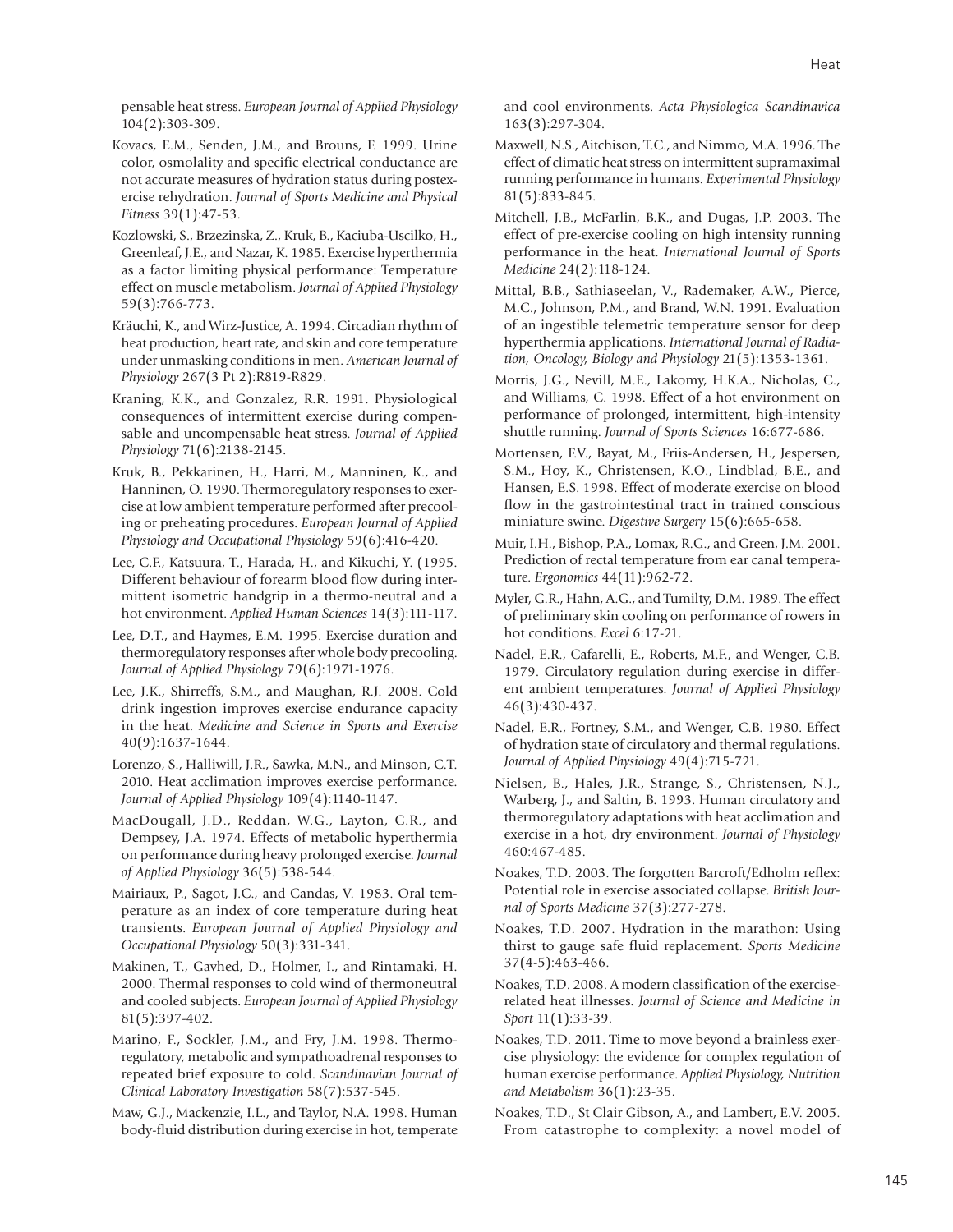integrative central neural regulation of effort and fatigue during exercise in humans: summary and conclusions. *British Journal of Sports Medicine* 39(2):120-124.

- Nybo, L., and Nielsen, B. 2001a. Hyperthermia and central fatigue during prolonged exercise in humans. *Journal of Applied Physiology* 91(3):1055-1060.
- Nybo, L., and Nielsen, B. 2001b. Perceived exertion is associated with an altered brain activity during exercise with progressive hyperthermia. *Journal of Applied Physiology* 91(5):2017-2023.
- O'Brien, C., Hoyt, R.W., Buller, M.J., Castellani, J.W., and Young, A.J. 1998. Telemetry pill measurement of core temperature in humans during active heating and cooling. *Medicine and Science in Sports and Exercise* 30(3):468-472.
- Oksa, J., Rintamaki, H., and Makinen, T. 1993. Physical characteristics and decrement in muscular performance after whole body cooling. *Annals of Physiological Anthropology* 12(6):335-359.
- Olschewski, H., and Bruck, K. 1988. Thermoregulatory, cardiovascular, and muscular factors related to exercise after precooling. *Journal of Applied Physiology* 64(2):803-811.
- Pandolf, K.B., Burse, R.L., and Goldman, R.F. 1977. Role of physical fitness in heat acclimatization, decay and reinduction. *Ergonomics* 20(4):399-408.
- Parkin, J.M., Carey, M.F., Zhao, S., and Febbraio, M.A. 1999. Effect of ambient temperature on human skeletal muscle metabolism during fatiguing submaximal exercise. *Journal of Applied Physiology* 86(3):902-908.
- Patterson, M.J., Warlters, D., and Taylor, N.A. 1994. Attenuation of the cutaneous blood flow response during combined exercise and heat stress. *European Journal of Applied Physiology and Occupational Physiology* 69(4):367-369.
- Patterson, M.J., Stocks, J.M., and Taylor, N.A. 2004. Sustained and generalized extracellular fluid expansion following heat acclimation. *Journal of Physiology* 559:327- 334.
- Peiffer, J.J., Abbiss, C.R., Nosaka, K., Peake, J.M., and Laursen, P.B. 2009a. Effect of cold water immersion after exercise in the heat on muscle function, body temperatures, and vessel diameter. *Journal of Science and Medicine in Sport* 12(1):91-96.
- Peiffer, J.J., Abbiss, C.R., Watson, G., Nosaka, K., and Laursen, P.B. 2009b. Effect of cold-water immersion duration on body temperature and muscle function. *Journal of Sports Sciences* 27(10):987-993.
- Peiffer, J.J., Abbiss, C.R., Watson, G., Nosaka, K., and Laursen, P.B. 2010a. Effect of cold water immersion on repeated 1-km cycling performance in the heat. *Journal of Science and Medicine in Sport* 13(1):112-116.
- Quod, M.J., Martin, D.T., Laursen, P.B., Gardner, A.S., Halson, S.L., Marino, F.E., Tate, M.P., Mainwaring, D.E., Gore, C.J., and Hahn, A.G. 2008. Practical precooling: Effect on cycling time trial performance in warm conditions. *Journal of Sports Sciences* 26(14):1477-1487.
- Richards, D., Richards, R., Schofield, P.J., Ross, V., and Sutton, J.R. 1979. Management of heat exhaustion in

Sydney's the Sun City-to-Surf run runners. *Medical Journal of Australia* 2(9):457-461.

- Roberts, W.O. 2007. Exertional heat stroke in the marathon. *Sports Medicine* 37(4-5):440-443.
- Ross, M.L., Garvican, L.A., Jeacocke, N.A., Laursen, P.B., Abbiss, C.R., Martin, D.T., and Burke, L.M. 2011. Novel precooling strategy enhances time trial cycling in the heat. *Medicine and Science in Sports and Exercise* 43(1):123-133.
- Rowell, L.B. 1986. *Human Circulation: Regulation During Physical Stress*. New York: Oxford University Press.
- Saboisky, J., Marino, F.E., Kay, D., and Cannon, J. 2003. Exercise heat stress does not reduce central activation to non-exercised human skeletal muscle. *Experimental Physiology* 88(6):783-790.
- Sargeant, A.J. 1987. Effect of muscle temperature on leg extension force and short-term power output in humans. *European Journal of Applied Physiology and Occupational Physiology* 56(6):693-698.
- Sato, K.T., Kane, N.L., Soos, G., Gisolfi, C.V., Kondo, N., and Sato, K. 1996. Re-examination of tympanic membrane temperature as a core temperature. *Journal of Applied Physiology* 80(4):1233-1239.
- Sawka, M.N., Gonzalez, R.R., Young, A.J., Dennis, R.C., Valeri, C.R., and Pandolf, K.B. 1989. Control of thermoregulatory sweating during exercise in the heat. *American Journal of Applied Physiology* 257(2 Pt 2):R311-R316.
- Sawka, M.N., Young, A.J., Latzka, W.A., Neufer, P.D., Quigley, M.D., and Pandolf, K.B. 1992. Human tolerance to heat strain during exercise: influence of hydration. *Journal of Applied Physiology* 73(1):368-375.
- Sawka, M.N., and Noakes, T.D. 2007. Does dehydration impair exercise performance? *Medicine and Science in Sports and Exercise* 39(8):1209-1217.
- Sawka, M.N., and Wenger, C.B. 1988. Physiological responses to acute exercise-heat stress. In: K.B. Pandolf, M.N. Sawaka, and R.R. Gonzalez (eds), *Human Performance Physiology and Environmental Medicine at Terrestrial Extremes.* Indianapolis, IN: Benchmark Press, Inc. pp 97-151.
- Shapiro, Y., Pandolf, K.B., Sawka, M.N., Toner, M.M., Winsmann, F.R., and Goldman, R.F. 1982. Auxiliary cooling: Comparison of air-cooled vs. water-cooled vests in hot-dry and hot-wet environments. *Aviation, Space and Environmental Medicine* 53(8):785-789.
- Shido, O., Sugimoto, N., Tanabe, M., and Sakurada, S. 1999. Core temperature and sweating onset in humans acclimated to heat given at a fixed daily time. *American Journal of Physiology* 276(4):R1095-R1101.
- Shiraki, K., Konda, N., and Sagawa, S. 1986. Esophageal and tympanic temperature responses to core blood temperature changes during hyperthermia. *Journal of Applied Physiology* 61(1):98-102.
- Siegel, R., Maté, J., Brearley, M.B., Watson, G., Nosaka, K., and Laursen, P.B. 2010. Ice slurry ingestion increases core temperature capacity and running time in the heat. *Medicine and Science in Sports and Exercise* 42(4):717-725.